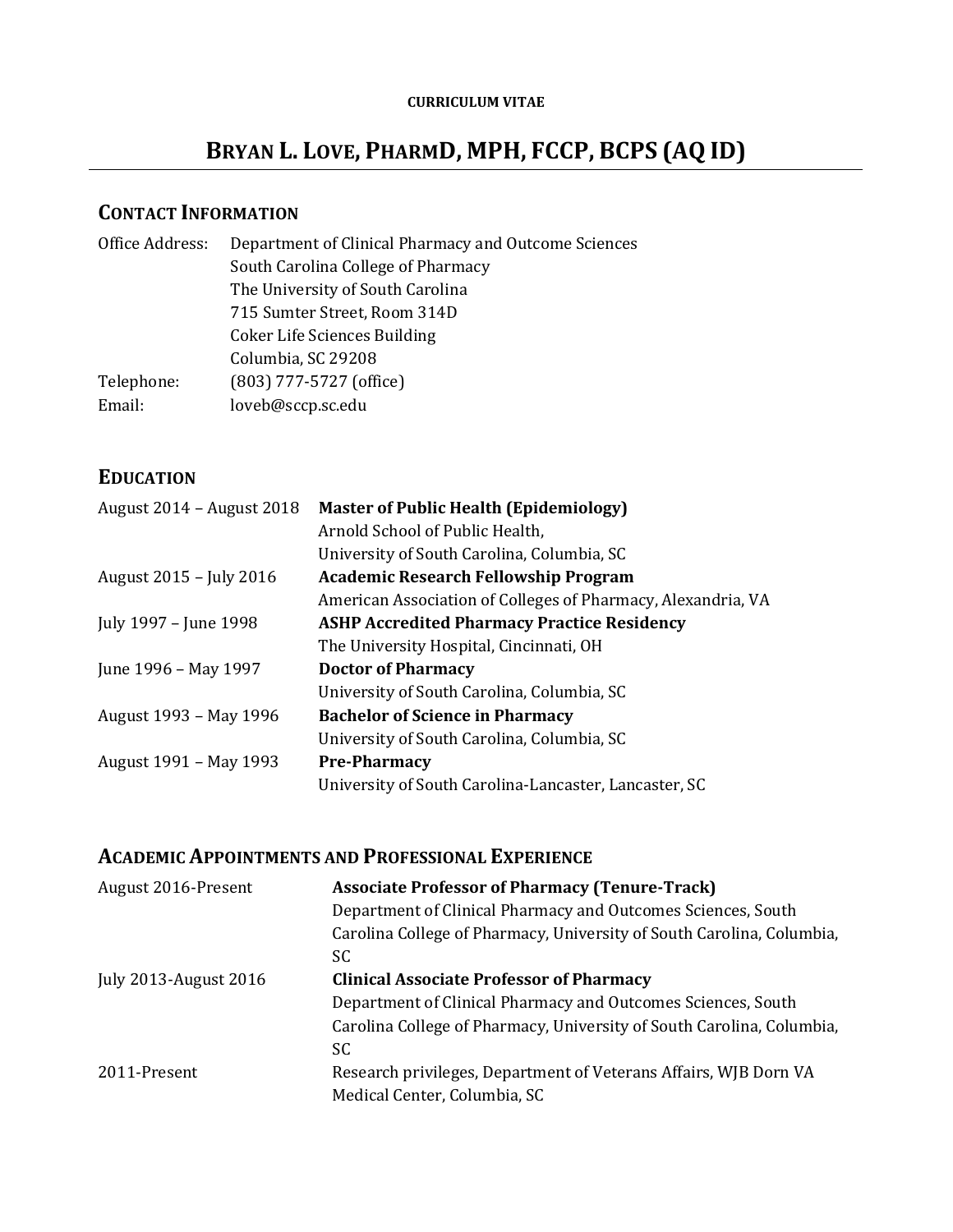| July 2010-June 2013        | <b>Clinical Assistant Professor of Pharmacy</b>                        |
|----------------------------|------------------------------------------------------------------------|
|                            | Department of Clinical Pharmacy and Outcomes Sciences, South           |
|                            | Carolina College of Pharmacy, University of South Carolina, Columbia,  |
|                            | SC.                                                                    |
| August 2006-June 2010      | <b>Assistant Professor of Pharmacy</b>                                 |
|                            | Wingate University School of Pharmacy, Wingate, NC                     |
| November 2005 - July 2006  | <b>Clinical Pharmacist</b>                                             |
|                            | Accredo Nova Factor, Memphis, TN                                       |
| January 2002 - March 2005  | <b>Assistant Director of Clinical Pharmacy Services &amp; Pharmacy</b> |
|                            | <b>Practice Residency Program Director</b>                             |
|                            | Baptist Memorial Healthcare Corporation, Memphis, TN                   |
| October 2000 - June 2001   | <b>Retail Pharmacist</b>                                               |
|                            | Seessel's Pharmacy, Memphis, TN                                        |
| August 1999 - June 2002    | <b>Assistant Professor of Pharmacology</b>                             |
|                            | Baptist College of Health Sciences, Memphis, TN                        |
| February 1999-March 2005   | <b>Adjunct Assistant Professor of Clinical Pharmacy</b>                |
|                            | The University of Tennessee College of Pharmacy, Memphis, TN           |
| January 1999 - March 2005  | <b>Adjunct Assistant Professor of Clinical Pharmacy</b>                |
|                            | The University of Mississippi College of Pharmacy, Oxford, MS          |
| August 1998 - January 2002 | <b>Clinical Pharmacy Specialist - Medicine/Infectious Diseases</b>     |
|                            | Baptist Memorial Healthcare Corporation, Memphis, TN                   |
| July 1997 - June 1998      | <b>Staff Pharmacist</b>                                                |
|                            | The University Hospital, Cincinnati, OH                                |
| July 1997 - June 1998      | <b>Adjunct Clinical Instructor</b>                                     |
|                            | University of Cincinnati College of Pharmacy, Cincinnati, OH           |
| October 1996 - June 1997   | <b>Retail Pharmacist</b>                                               |
|                            | Revco Drugs, Lancaster, SC                                             |

### **PROFESSIONAL ORGANIZATIONS**

| 2019-Present | Member, International Society for Pharmacoepidemiology           |
|--------------|------------------------------------------------------------------|
| 2019-Present | Member, International Society for Pharmacoeconomics and Outcomes |
|              | Research                                                         |
| 2011-Present | Associate Member, American Association for the Study of Liver    |
|              | <b>Diseases</b>                                                  |
| 1997-Present | Full Member, American College of Clinical Pharmacy               |
| 1996-2005    | Member, American Society of Health-Systems Pharmacists           |
| 1998-2005    | Member, Mid-South College of Clinical Pharmacy                   |

# **PHARMACIST LICENSURE**

| Oct $1996$ – Present | South Carolina: 9215, active    |
|----------------------|---------------------------------|
| Sept 2006 – Dec 2010 | North Carolina: 18589, inactive |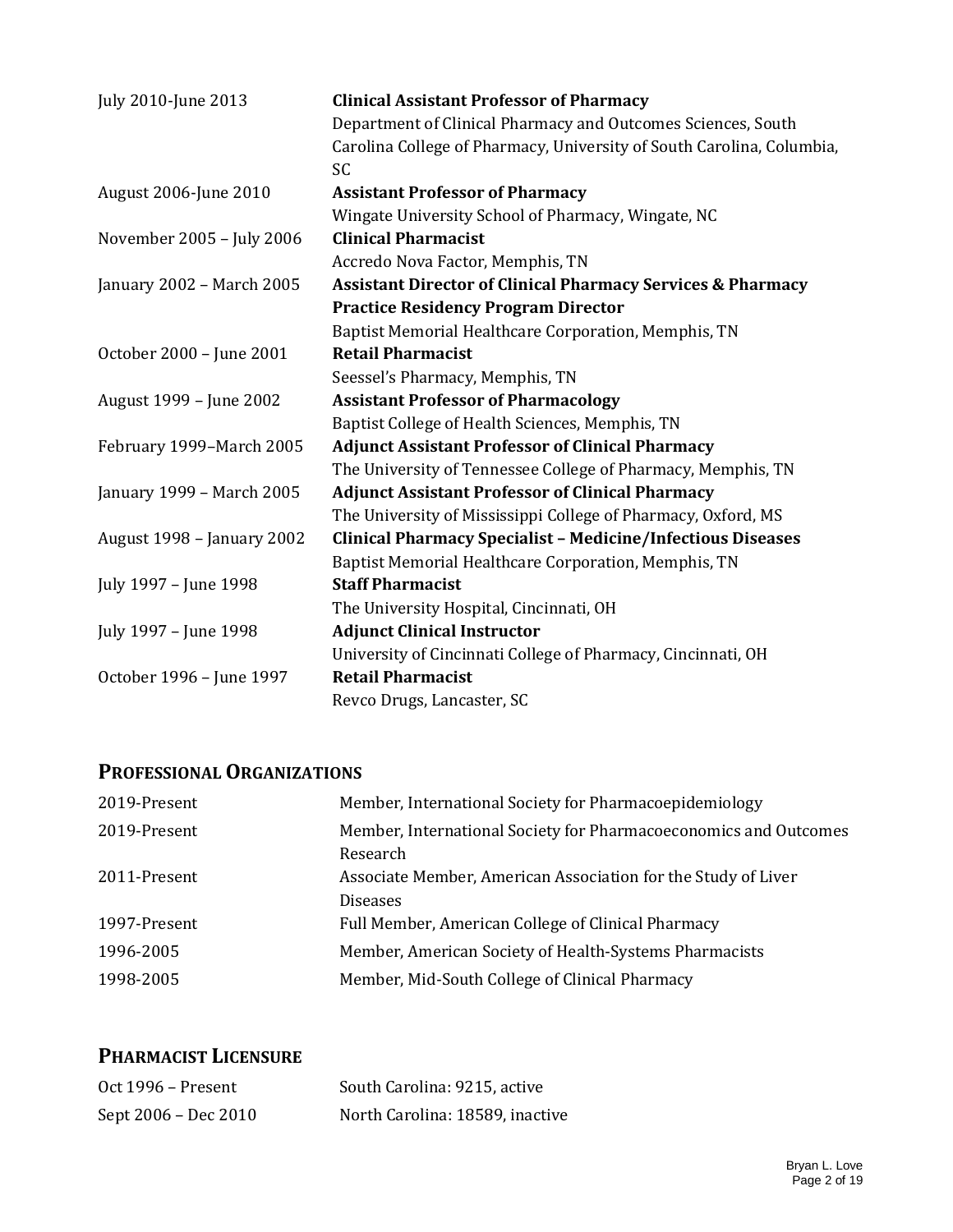| Sept 2008 – Sept 2006 | Tennessee: 10614, inactive |
|-----------------------|----------------------------|
| Aug 1997 – July 1998  | Ohio: 03-3-22609, inactive |

#### **CERTIFICATIONS**

| December 2000 - Present         | Board Certification in Pharmacotherapy (BCPS)       |
|---------------------------------|-----------------------------------------------------|
| December 2015                   | Added Qualifications in Infectious Diseases (AQ ID) |
| December 2015                   | Recertified BCPS                                    |
| December 2008                   | Recertified BCPS                                    |
| January 2007 - January 2010     | AHA Basic Life Support – Instructor                 |
| November 2006 - October<br>2015 | AHA Basic Life Support - Healthcare Provider        |
| July 2007 - Present             | APhA Pharmacy-Based Immunization Provider           |

**BIBLIOGRAPHY** (Underline represents mentored student, resident, or graduate student, \* indicates Cooresponding or Senior author) **BOOK CHAPTERS**

- 1. **Love BL**, Mohorn PL. Peptic Ulcer Disease and Related Disorders. In: DiPiro JT, Yee GC, Posey L, Haines ST, Nolin TD, Ellingrod V. eds. Pharmacotherapy: A Pathophysiologic Approach, 11e New York, NY: McGraw-Hill; 2019.
- 2. Love BL,. Viral Hepatitis. In: Sutton SS, editor. NAPLEX Review Guide, 3rd Ed. New York: McGraw-Hill; 2019:413-422.
- 3. **Love BL**. Upper Gastrointestinal Disorders. In: Sutton SS, editor. NAPLEX Review Guide, 3rd Ed. New York: McGraw-Hill; 2019:423-431.
- 4. **Love BL**. Viral Hepatitis Infections. In: ACCP Updates in Therapeutics 2018: Infectious Diseases Pharmacy Preparatory Review Course; 2018:383-418.
- 5. **Love BL**, Mohorn P. Chapter 33: Peptic Ulcer Disease and Related Disorders. In: DiPiro JT, editor. Pharmacotherapy: A Pathophysiologic Approach, 10th Ed. New York: McGraw-Hill; 2017:453-476.
- 6. **Love BL**, Sutton SS. Viral Hepatitis. In: Sutton SS, editor. NAPLEX Review Guide, 2nd Ed. New York: McGraw-Hill; 2015.
- 7. **Love BL**, Meade LT. Upper Gastrointestinal Disorders. In: Sutton SS, editor. NAPLEX Review Guide, 2nd Ed. New York: McGraw-Hill; 2015.
- 8. **Love BL**, Thoma M. Chapter 20: Peptic Ulcer Disease. In: DiPiro JT, editor. Pharmacotherapy: A Pathophysiologic Approach, 9th Ed. New York: McGraw-Hill; 2014: 471-496. *Revised from 8th edition authored by Berardi R and Fugit R.*
- 9. **Love BL**, Meade LT. Upper Gastrointestinal Disorders. In: Sutton SS, editor. NAPLEX Review Guide, 1st Ed. New York: McGraw-Hill; 2010.

### **REFEREED PUBLICATIONS**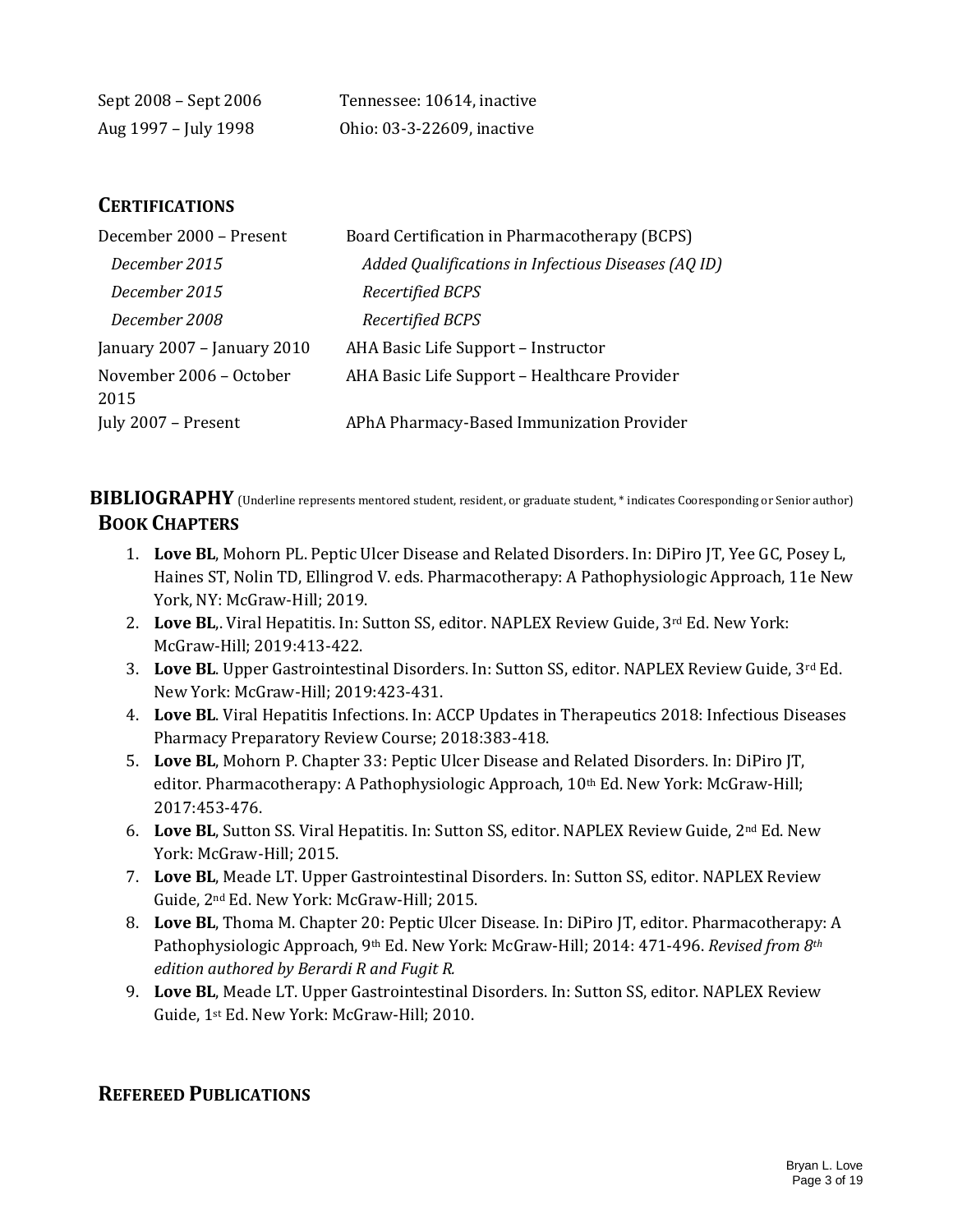- 1. Chen B, Nagai S, Qureshi Z, Yang YT, Nabhan C, Kommalapati A, Tella SH, DeAngelis C, Godwin AC, Raisch DW, Sartor O, Hrushesky W, Ray PS, Yarnold PR, **Love BL**, Norris LB, Knopf K, Bobolts L, Riente J, Luminari S, Kane RC, Armitage JO, Hoque S, Witherspoon B, Bennett CL. Regulatory and clinical experiences with biosimilar filgrastim in the US, the European Union, and Canada. *The Oncologist* 2019;24(4):537-48.
- 2. **Love BL**\*. Plecanatide for Treatment of Chronic Constipation and Irritable Bowel Syndrome. *Am J Medicine*, 2019;132(5):572-75.
- 3. Li M, Lu K, Amrol DJ, Mann JR, Hardin JW, Yuan J, Cox CL, **Love BL\*** . Antibiotic Exposure and the Risk of Food Allergy: Evidence on Health Outcomes in the U.S. Medicaid Pediatric Population. *Journal of Allergy & Clinical Immunology: In Practice* 2019;7(2):492-99.
- 4. Hong Y, Geraci M, Turk MA, **Love BL**, McDermott SW. Opioid prescription patterns for adults with longstanding disability and inflammatory conditions compared to other users using a nationally representative sample. *Arch Phys Med Rehab* 2019;100(1):86-94.
- 5. Zhang Q, Berger FG, **Love BL**, Banister CE, Murphy EA, Hofseth LJ\*. Maternal stress and earlyonset colorectal cancer. *Medical Hypotheses* 2018;121:152-159.
- 6. Wilhelm S, **Love BL**. An update on the management of patients with IBD: Current and future treatments. *Clinical Pharmacist* 2017;3:83-92.
- 7. Yuan J, Lu ZK, Zhang Y, Wu J, **Love BL**, Schulz RM. Clinical Outcomes of Levalbuterol versus Racemic Albuterol in Pediatric Patients with Asthma: A Retrospective Cohort Study in a Highrisk, Low-income Population. *Pediatric Pulmonology* 2017;4:516-523.
- 8. Smith LS, **Love BL**. Eluxadoline in the treatment of irritable bowel syndrome with diarrhea. *Clinical Medicine Reviews in Therapeutics* 2016;8:15-19.
- 9. **Love BL\*** , Dunn BL, Darby AG, Mouratev GI. Dabigatran associated esophagitis. *Journal of the South Carolina Medical Association* 2016;3:226-27.
- 10. **Love BL\*** , Mann JR, Hardin JW, Lu K, Cox C, Amrol DJ. Antibiotic Prescription and Food Allergy in Young Children. *Allergy, Asthma & Clinical Immunology* 2016; 12:1-8.
- 11. Bland C, Quidley AM, **Love BL**, Bookstaver PB, Hatzigeorgiou C. Chronic Pharmacotherapy Considerations in the Post-Bariatric Surgery Patient. *American J Health Syst Pharm* 2016;73:1230-1242.
- 12. **Love BL\*** . Pharmacotherapy for Moderate to Severe IBD: Evolving Strategies. *Am J Manag Care*  2016;22:S39-S50.
- 13. Derrick C, **Love BL\*** , Sanasi-Bhola K. Successful Treatment with Ceftriaxone Induction and Minocycline Maintenance for Gastrointestinal Whipple's Disease. *Journal of Antimicrobial Chemotherapy* 2016;71:1123-5.
- *14.* Kaur K, Fayad R, Saxena A, Frizzell N, Chanda A, Das S, Chatterjee S, Hegde S, Baliga MS, Ponemone V, Rorro M, Greene J, Elraheb Y, Redd AJ, Bian J, Restaino J, Norris LB, Qureshi ZP, **Love BL**, Brookstaver B, Georgantopoulos P, Sartor O, Raisch DW, Rao G, Lu K, Ray P, Hrusheshky W, Schulz R, Ablin R, Noxon V, Bennett CL; Southern Network on Adverse Reactions (SONAR) project. Fluoroquinolone-related neuropsychiatric and mitochondrial toxicity: a collaborative investigation by scientists and members of a social network. *J Community Support Oncol* 2016;14:54-65.
- 15. Deming P, Martin M, Chan J, Dilworth T, El-Lababidi R, **Love BL**, Mohammad R, Nguyen A, Spooner L, Wortman S. Therapeutic Advances in HCV Genotype 1 Infection: Insights from the Society of Infectious Diseases Pharmacists. *Pharmacotherapy* 2016;36:203-17.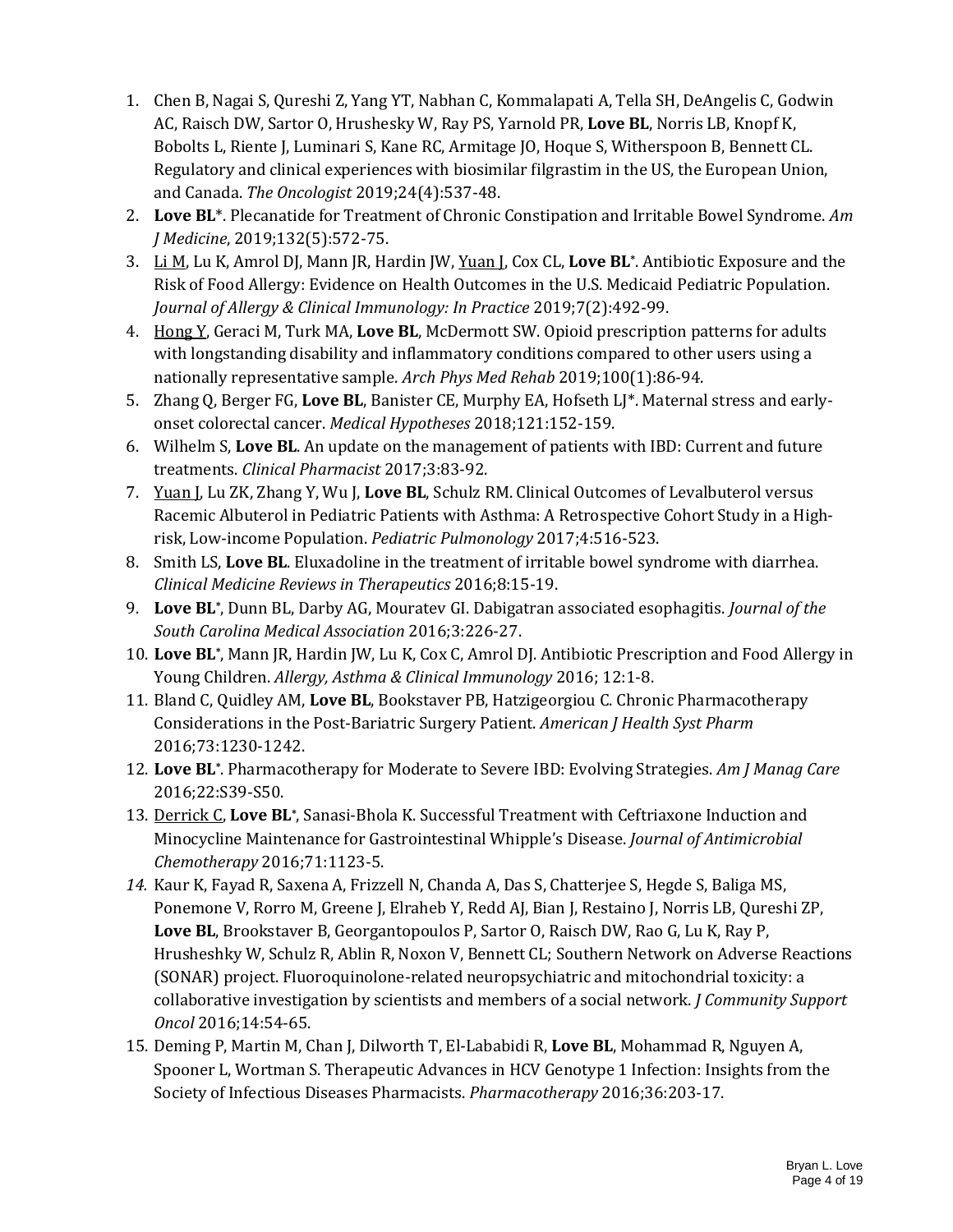- 16. Leonard AN, **Love BL\*** , Norris LB, Siddiqui SK, Wallam MN, Bennett CL. Screening for viral hepatitis prior to rituximab chemotherapy. *Annals of Hematology* 2016;95:27-33.
- 17. **Love BL\*** , Johnson J, Schulz R, Hardin JW. Adherence to 5-aminosalicylic acid treatment in ulcerative colitis. *Journal of Gastrointestinal and Hepatic Disorders* 2015;1:1-5.
- 18. Smith M, **Love BL**, Mohammad RA. The Changing Landscape of Adverse Drug Events Associated with Chronic Hepatitis C Virus Therapy. *Expert Opinion Drug Safety* 2015;14:1649-52.
- 19. Mohammad RA, Bulloch MN, Chan J, Deming P, **Love BL**, Smith S, Dong BJ. Provision of Clinical Pharmacist Services For Individuals With Chronic Hepatitis C Viral (HCV) Infection: Joint Opinion of the GI/Liver/Nutrition and Infectious Diseases Practice and Research Networks of the American College of Clinical Pharmacy. *Pharmacotherapy* 2014;34(12):1341-54.
- 20. Bennett CL, Chen B, Hermanson T, Wyatt M, Schulz R, Georgantopoulos P, Kessler S, Raisch DW, Qureshi Z, Lu KZ, **Love BL**, Noxon V, Bobolts L, Armitage M, Bian J, Ray P, Ablin R, Hrushesky W, Macdougall IC, Sartor OA, Armitage JO. Regulatory and clinical considerations for biosimilar oncology drugs. *Lancet Oncology* 2014;15(13):594-605.
- 21. Lu KZ, Kessler SJ, Schulz R, Bian J, Chen B, Wu J, Noxon V, Rao GA, Leibnitz R, Restaino J, Maxwell W, Norris LB, Qureshi ZP, Martin L, **Love BL**, Bookstaver PB, Sutton SS, Fayad R, Jacob S, Georgantopoulos P, Sartor O, Yarnold PR, Huff D, Hrusheshky W, Raisch DW, Ablin R, Bennett CL. Systematic Approach to Pharmacovigilance beyond the Limits: The Southern Network on Adverse Reactions (SONAR) Projects. *Advances in Pharmacoepidemiology & Drug Safety* 2014;3(2):1-13.
- 22. **Love BL\*** , Johnson A, Smith LS. Linaclotide: A Novel Agent for Chronic Constipation and Irritable Bowel Syndrome. *American Journal of Health-System Pharmacy* 2014;71(13):1081-91.
- 23. **Love BL\*** , Miller AD. Extended-Release Mesalamine Granules for Ulcerative Colitis. *Annals of Pharmacotherapy* 2012;46(11):1529-36.
- 24. **Love BL\*** , Siddiqui S, McCallum BJ, Helman RM. Severe Chemical Colitis due to Hydrogen Peroxide Enema. *Journal of Clinical Gastroenterology* 2012;46(1):87-88.
- 25. Minton GC, Miller AD, Bookstaver PB, **Love BL**. Topiramate: Safety and Efficacy of its Use in the Prevention and Treatment of Migraine. *Journal of Central Nervous System Disease* 2011;3:155– 168.
- 26. **Love BL\*** , Barrons R, Veverka A. Management of Chronic Hyperuricemia with Febuxostat. *Clinical Medicine Reviews in Therapeutics* 2011;3:287–297.
- 27. **Love BL\*** , Smith LS, Sarbah SA, Fowler FC. Azathioprine and Infliximab: Monotherapy or Combination therapy in the Treatment of Crohn's Disease. *Clinical Medicine Insights: Gastroenterology* 2011;4:21–30.
- 28. **Love BL\*** , Barrons R, Veverka A, Snider KM. Urate lowering therapy for Gout: A Focus on Febuxostat. *Pharmacotherapy* 2010;30(6):594-608.
- 29. Alston GL, **Love BL**. Methodology for the Development of a Reliable, Valid Annual Skills Mastery Assessment Exam. *American Journal of Pharmaceutical Education* 2010;74(5):Article 80.
- 30. **Love BL\*** . STEPS: Febuxostat (Uloric) for Hyperuricemia and Gout. *American Family Physician* 2010;81(10):1287-1289.
- 31. **Love BL\*** , Kehr HA, Olin JL. Hypertriglyceridaemia-induced acute pancreatitis due to patient non-compliance. *Journal of Clinical Pharmacy and Therapeutics* 2009;34: 363–367.
- 32. Kehr HA, Olin JL, **Love BL**. Etravirine: A non-nucleoside reverse transcriptase inhibitor for the treatment of resistant HIV-1 infection. *Formulary* 2008;43:105-114.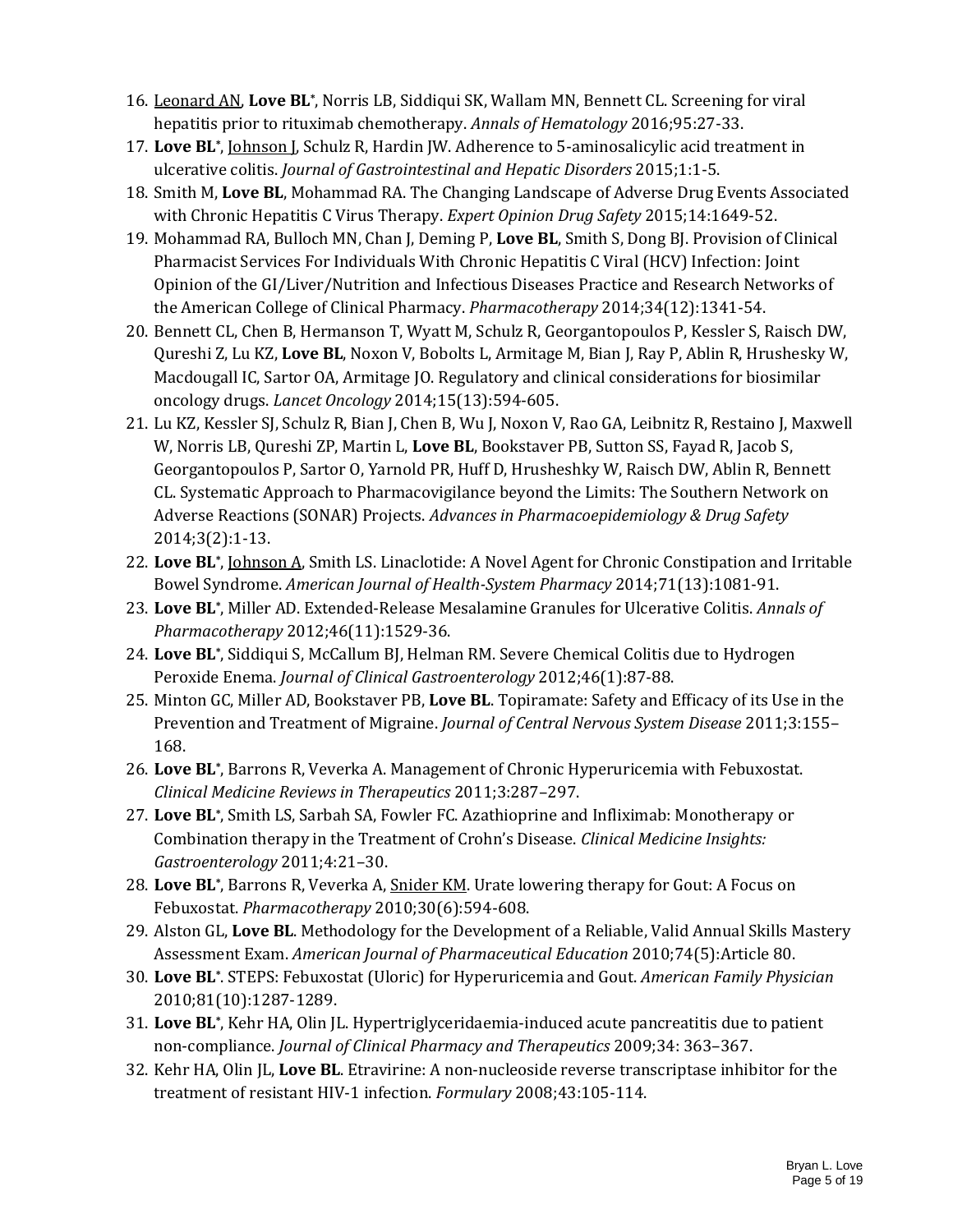- 33. **Love BL\*** , Kehr H. Management of Complicated Skin and Soft-Tissue Infections in Hospitalized Patients. *US Pharm* 2007;32(4):HS5-HS12.
- 34. **Love BL\*** , Merz T. STEPS: Varenicline (Chantix) for Smoking Cessation. *American Family Physician* 2007:76(2):279-80.

### **OTHER PEER-REVIEWED PUBLICATIONS**

- 35. Deming P, Martin M, Chan J, Dilworth T, El-Lababidi R, **Love BL**, Mohammad R, Nguyen A, Spooner L, Wortman S. Therapeutic Advances in HCV Genotype 1 Infection. Society of Infectious Diseases Pharmacists Newsletter, Fall 2015
- 36. **Love BL**. Imatinib Mesylate. Novation/UHC Drug Monograph Series, May 2002.
- 37. **Love BL**. *An Overview of the Fluoroquinolones*. Med Communications, Memphis, TN; November 2001.
- 38. **Love BL**, Sansone E. Sildenafil. Novation/UHC Drug Monograph Series, December 1998.

### **MANUSCRIPTS IN PROGRESS**

- 39. Smalls DJ, Kiger R, Norris LB, Bennett CL, **Love BL**. Hepatitis B virus reactivation: A review of risk factors and current management strategies. *Pharmacotherapy*. In peer review.
- 40. Hofseth LJ, Berger FG, Hebert J, Pena M, Chanda A, Chen H, **Love BL**, Murphy EA, Sajish M. Mechanisms of early-onset colorectal cancer: Early clues and current views. *Nature Reviews Gastroenterol Hepatol.* In peer review.
- 41. Mattingly TJ, **Love BL**. Changes in cost-effectiveness for chronic hepatitis C virus pharmacotherapy: The case for continuous cost-effectiveness analyses. *Value in Health*. In peer review.
- 42. Wolfe K, Zumach G, Mattingly TJ, **Love BL**. Ustekinumab for moderate-to-severe Crohn's disease. *Annals of Pharmacotherapy*. In peer review.
- 43. Mitchell E, Love BL. Prescription medications for non-alcoholic fatty liver disease using a nationally representative sample. *Digestive Diseases and Sciences*. In peer review.
- 44. Pizzuti AG, Patel KH, McCreary EK, Heil E, Bland CM, Chinaeke E, **Love BL**, Bookstaver PB. Views of social media for educational use in healthcare. *PLOS One*. In peer review.

### **ORAL CONFERENCE PRESENTATIONS**

- 1. Mattingly J, **Love BL**. *Temporal changes in cost-effectiveness for chronic hepatitis C virus pharmacotherapy*. International Society for Pharmacoeconomics and Outcomes Research, May 2019.
- 2. **Love BL**, Mann JR, Hardin JW, Amrol DJ. *Antibiotic Exposure and Odds of Food Allergy in Young Children.* Scientific Paper Platform Presentations I, 2013 Annual Meeting, The American College of Clinical Pharmacy, October 2013.
- 3. **Love BL**, Mann JR, Hardin JW, Amrol DJ. *Antibiotics Received in the First Year of Life and Odds of Food Allergy in Children.* American Association of Asthma, Allergy, and Immunology Annual Scientific Meeting, February 2013.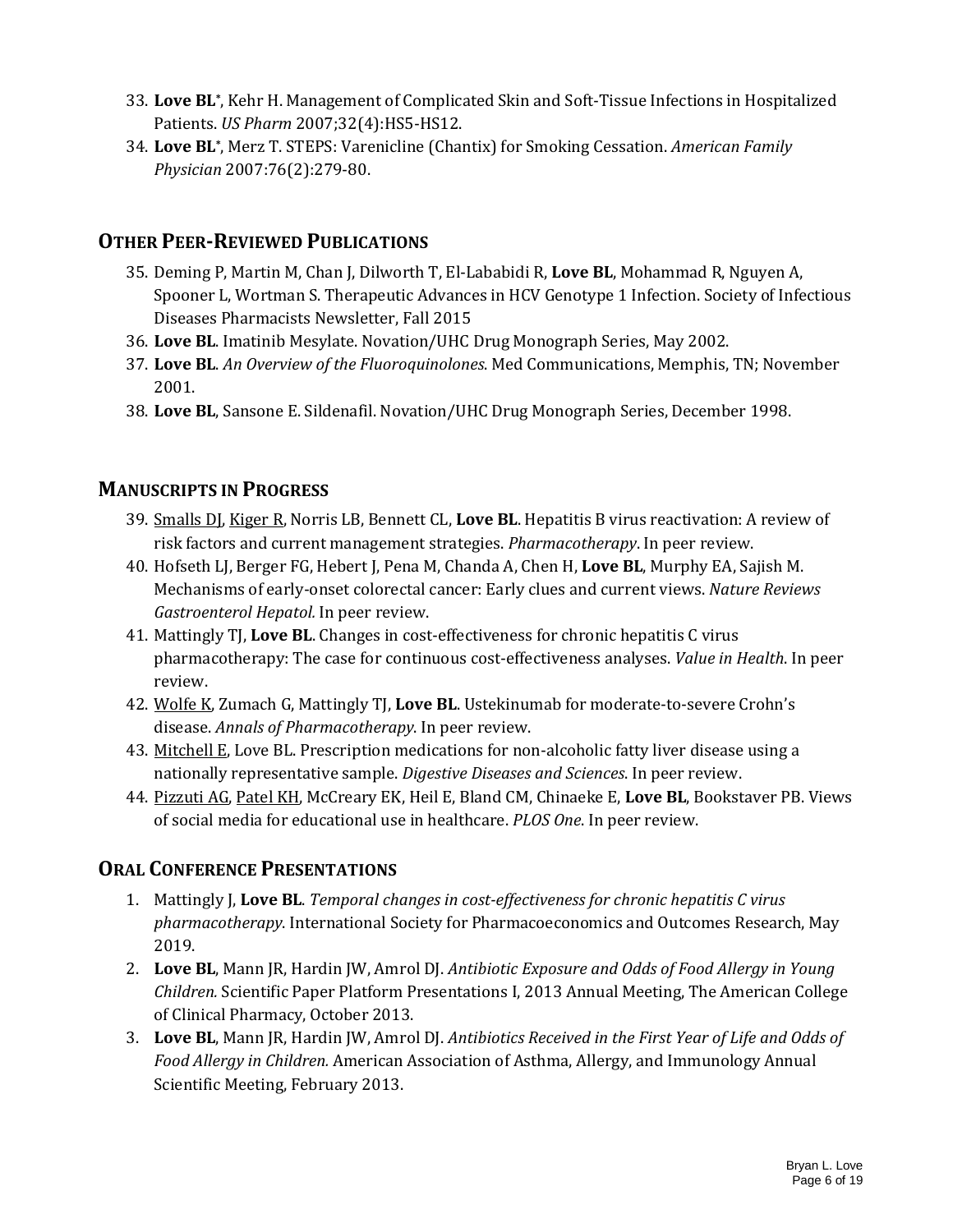4. Alston GL, **Love BL**. *2009 Award for Excellence in Assessment: An Annual Skill Based Mastery Exam as the Backbone for an Academic Assessment Program.* Presented at the AACP Annual Meeting, Boston, MA. July 2009.

# **POSTER PRESENTATIONS**

- 1. **Love BL**, Chiodini SC, Hofseth LJ, Bolick S, Berger FG. Age-adjusted colorectal cancer incidence in the United States vs. South Carolina. International Society for Pharmacoeconomics and Outcomes Research, May 2019.
- 2. **Love BL**, Chiodini SC, Hofseth LJ, Bolick S, Berger FG. Comparison of Early- and Late-onset colorectal cancer among South Carolina residents. International Society for Pharmacoeconomics and Outcomes Research, May 2019.
- 3. **Love BL**, Finney C, Gaidos J. Effect of vaccination and immunosuppressive medications on invasive pneumococcal disease occurrence in veterans with inflammatory bowel disease. Digestive Diseases Week, May 2019.
- 4. Brown K, Hardin JW, **Love BL**. Influenza vaccination coverage in pediatric patients with inflammatory bowel disease. Discover USC, April 2019.
- 5. Derrick C, Wagner T, **Love BL**, Harrison A, Crawford K, Meissner EG, Chastain C, Ahuja D. South Carolina Hepatitis C Telehealth Initiative (SCHTI): Increasing Access to HCV Care. Telehealth Summit of South Carolina, April 2019
- 6. Brown K, Hardin JW, **Love BL**. Influenza vaccination coverage in pediatric patients with inflammatory bowel disease. Crohns & Colitis Congress, February 2019.
- 7. Knopf K, Hrureshky W, **Love BL**, Norris L, Bennett CL. Cost-Effective use of white blood cell growth factors in the Veterans Administration. Blood 2018;132:Suppl 1:4761. Presented at American Society of Hematology Annual Meeting & Exposition, December 2018.
- 8. Weaver KM, **Love BL**. Proton pump inhibitor use and femoral bone mineral density, NHANES 2005-2010. Discover USC, April 2018.
- 9. Pizzuti A, Patel K, **Love BL**, Bookstaver PB. Views of Social Media for Education Use in Healthcare. Discover USC, April 2018.
- 10. Sindel B, Berry M, Pizzuti A, **Love BL**. Effect of Hepatic and Renal Dysfunction on Drug Dosing Recommendations. Discover USC, April 2018.
- 11. Shuster M, Bowe S, Torrisi J, Currie M, Araujo V, Phelps K, Qureshi Z, Derrick C, Mattingly J, **Love BL**. A systematic review of chronic hepatitis C virus (HCV) treatment in patients receiving opioid substitution therapy. Discover USC, April 2018.
- 12. Beckert C, Shealy S, **Love BL**. Prevalence and clinical characteristics of patients with nonalcoholic fatty liver disease (NAFLD) from the National Health and Nutrition Examination Survey (NHANES), 2013-2014. ASHP Mid-Year Clinical Meeting, December 2017.
- 13. Weaver K, **Love BL**. Prevalence of proton pump inhibitor use and clinical characteristics of National Health and Nutrition Examination Survey (NHANES) participants. ASHP Mid-Year Clinical Meeting, December 2017.
- 14. **Love BL**. Enteric infections among IBD patients: Results from the Nationwide Emergency Department Sample, 2010-2012. Advances in Inflammatory Bowel Disease, Orlando, FL, November 2017.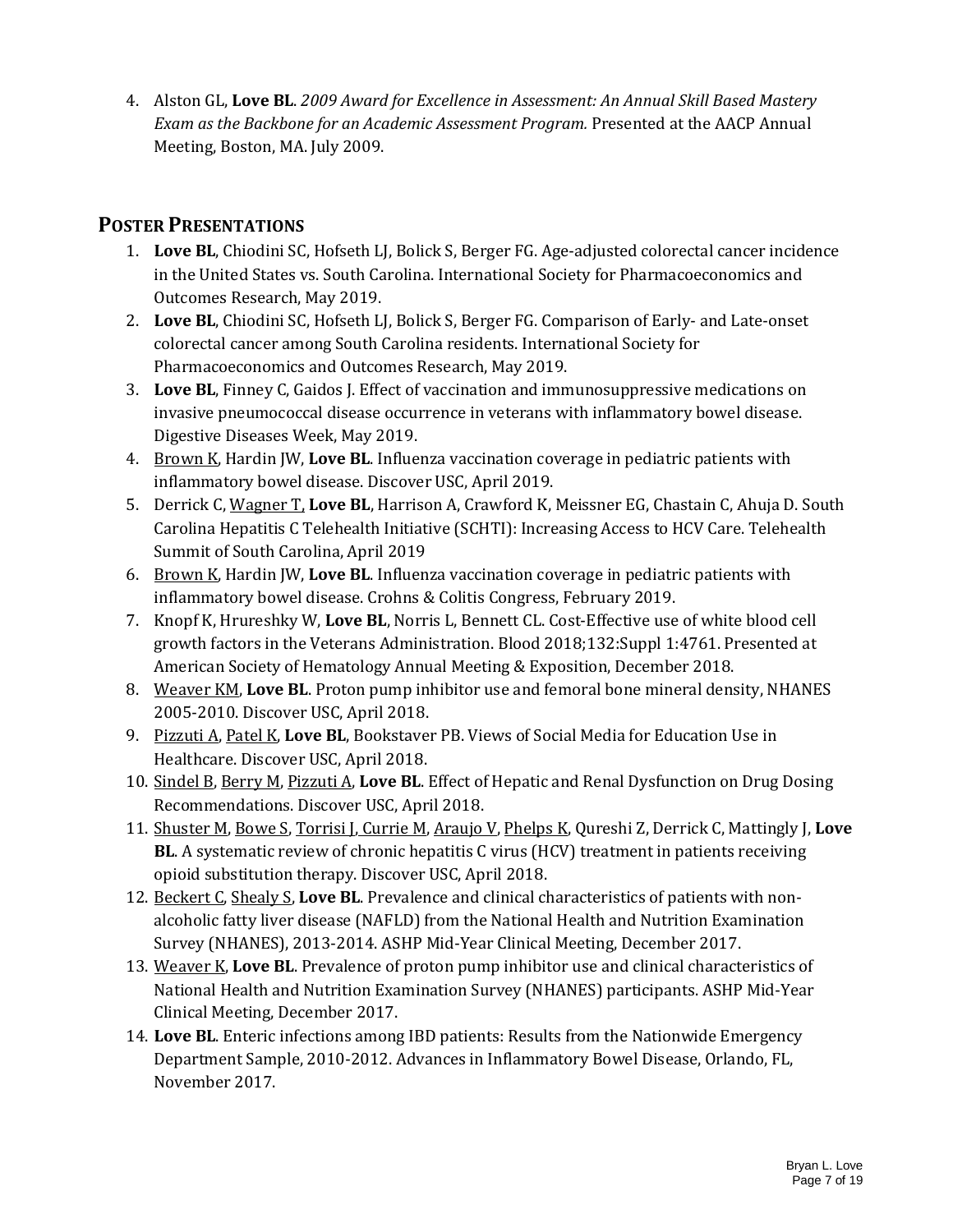- 15. Meade C, Cox C, **Love BL**. Association of cysteine intake and the development of necrotizing enterocolitis in very low birth weight (VLBW) neonates. Pediatric Pharmacy Advocacy Group Annual Meeting, Charlotte, NC, May 2017.
- 16. Meade C, Cox C, **Love BL**. Evaluation of cysteine intake in very low birth weight (VLBW) neonates and the development of necrotizing enterocolitis. Southeastern Residency Conference, Athens, GA, April 2017.
- 17. Brown K, Norris LB, **Love BL\***. Clinical Impact of Prescription Medication Quantity on Grip Strength. Discover USC, April 2017.
- 18. Meade C, Cox C, **Love BL**. Evaluation of cysteine intake in very-low birth weight (VLBW) neonates and the development of necrotizing enterocolitis. South Carolina Society of Health-System Pharmacists Annual Meeting, Hilton Head, SC, March 2017.
- 19. Brown K, Norris LB, **Love BL\***. Clinical Impact of Prescription Medication Quantity on Grip Strength. ASHP Mid-Year Clinical Meeting, December 2016.
- 20. **Love BL**, Hardin JW, Sutton SS. Predictors of mortality in patients hospitalized with spontaneous bacterial peritonitis: Analysis of the National Inpatient Sample, 2009-2011. AASLD The Liver Meeting, November 2016.
- 21. **Love BL**, Schulz RS. Scholarship among pharmacy practice faculty: Evaluating the impact of collaboration. AACP Annual Meeting, July 2016.
- 22. Furgiuele G, Miles M, Smith DC, **Love BL**, Sides A, Bookstaver PB. Twitter evaluation and extension of pharmacy study group (TWEEPS): An evaluation of hydrocodone. ACCP Global Conference on Clinical Pharmacy, October 2015.
- 23. Flake K, Johnson J, Smith S, Brittain K, **Love BL**. Hepatitis B vaccination in adult veterans with diabetes mellitus. Southeastern Residency Conference, April 2015.
- 24. Rankin R, Mohorn P, **Love BL**, Justo JA. Incidence of appropriate stress ulcer prophylaxis in medical and surgical intensive care units at a teaching hospital. USC Discovery Day, April 2015.
- 25. Leonard A, **Love BL**, Norris L, Siddiqui SK, Wallam MN. Screening for viral hepatitis prior to rituximab chemotherapy. USC Discovery Day, April 2015.
- 26. Fulton JE, **Love BL**, Sutton SS. Clinical characteristics and risk factors associated with mortality in patients hospitalized with spontaneous bacterial peritonitis. USC Discovery Day, April 2015.
- 27. Rankin R, Mohorn P, **Love BL**, Justo JA. Appropriateness of stress ulcer prophylaxis in intensive care unit patients. SCSHP Annual Meeting, March 2015.
- 28. Flake K, **Johnson J**, Smith S, Brittain K, **Love BL**. Hepatitis B vaccination in adult veterans with diabetes mellitus. ASHP Mid-Year Clinical Meeting, December 2014.
- 29. Rankin R, Mohorn P, **Love BL**, Justo JA. Appropriateness of stress ulcer prophylaxis in intensive care unit patients. ASHP Mid-Year Clinical Meeting, December 2014.
- 30. Leonard A, **Love BL**, Norris L, Siddiqui SK, Wallam MN. Screening for viral hepatitis (B & C) prior to rituximab chemotherapy. ASHP Mid-Year Clinical Meeting, December 2014.
- 31. Fulton JE, **Love BL**, Sutton SS. Clinical characteristics and risk factors associated with mortality of patients hospitalized with spontaneous bacterial peritonitis. ASHP Mid-Year Clinical Meeting, December 2014.
- 32. Leonard A, **Love BL**, Norris L. Screening for Hepatitis B Virus (HBV) prior to rituximab chemotherapy. ACCP Annual Meeting, October 2014.
- 33. Johnson J, **Love BL**, Schulz R, Morales DS, Hardin JW. Adherence and persistence to 5 aminosalicylic acid treatment in ulcerative colitis. Southeastern Residency Conference, April 2014.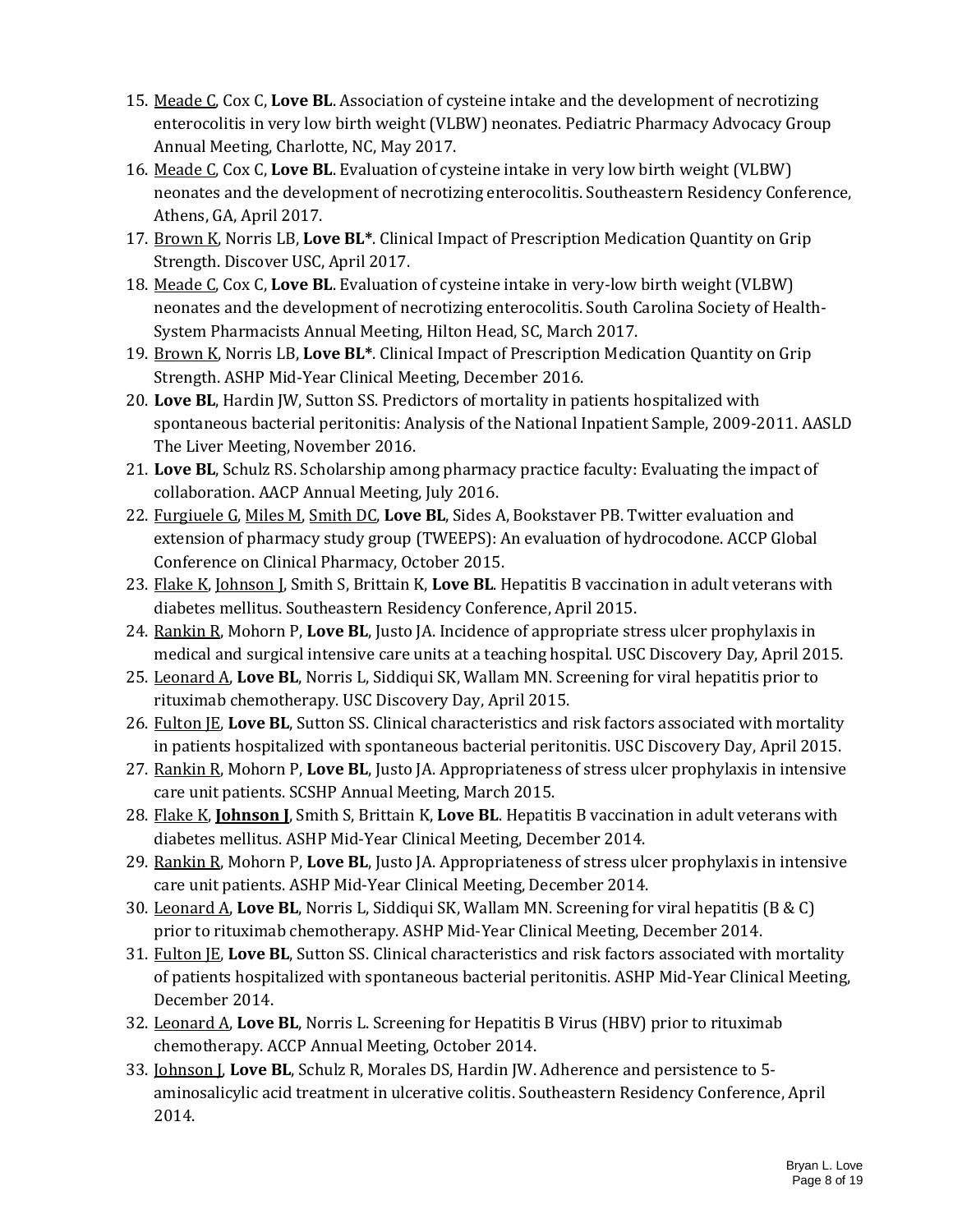- 34. Broome M, **Love BL**, Mouratev G. A case report on Whipple disease. ASHP Mid-Year Clinical Meeting, December 2013.
- 35. Bailey A, **Love BL**, Darby A, Thoma MN. Post-polypectomy syndrome with transmural burn. ASHP Mid-Year Clinical Meeting, December 2013
- 36. Johnson J, **Love BL**, Schulz R, Morales DS, Hardin JW. Adherence to 5-aminosalicylic acid treatment in ulcerative colitis. ASHP Mid-Year Clinical Meeting, December 2013.
- 37. **Love BL**, Garg V, Arabyat R, Raisch DW, Bennett CL. Serious adverse drug reactions related to telaprevir: Analysis of Food and Drug Administration Reported Events. AASLD The Liver Meeting, November 2013.
- 38. **Love BL**, Hardin JW, Sutton SS, Sarbah SA. Screening for chronic hepatitis B infection among African-American Veterans. AASLD The Liver Meeting, November 2013.
- 39. **Love BL**, Mann JR, Hardin JW, Amrol DJ. Antibiotic Exposure and The Risk of Food Allergy in Young Children. Prebiotics, Probiotics, and the Host Microbiome Conference, The New York Academy of Sciences, June 2013.
- 40. **Love BL**, Mann JR, Hardin JW, Amrol DJ. Risk of Food Allergy Following Antibiotic Exposure in Young Children. American College of Clinical Pharmacy Virtual Poster Symposium, May 2013.
- 41. **Love BL**, Murphy J, Goette J. Immunization Rates of Inflammatory Bowel Disease Patients Receiving TNF-α Inhibitor Therapy. Presented at the 2012 American College of Clinical Pharmacy Annual Meeting, Hollywood, FL. October 2012.
- 42. **Love BL**, Woods HB, Sarbah SA. Integrating a Clinical Pharmacy Specialist into an Existing Hepatitis C Clinic. Presented at the 2012 American College of Clinical Pharmacy Annual Meeting, Hollywood, FL. October 2012.
- 43. **Love BL**, Ali S, Thoma M. Acute Cholestatic Hepatitis Induced by Gemfibrozil. American College of Gastroenterology Annual Scientific Meeting, November 2011.
- 44. **Love BL**, Siddiqui S, McCallum BJ, Helman RM. *Severe Chemical Colitis due to Hydrogen Peroxide Enema.* American College of Gastroenterology Annual Scientific Meeting, November 2011.
- 45. **Love BL**, Kehr HA. *Physician satisfaction with pharmacists in an inpatient family medicine service.* ACCP Spring Practice and Research Forum, April 2010.
- *46.* **Love BL**, Kehr HA. *Evaluation of Pharmacists activities on an inpatient family medicine service.* ACCP Spring Practice and Research Forum, April 2010.
- 47. **Love BL**, Kehr HA. *Management of hyperglycemia in hospitalized patients.* ACCP Spring Practice and Research Forum, April 2010.
- 48. Siv ML, Steber C, **Love BL**, Veverka A. *Describing the Wingate University School of Pharmacy's American College of Clinical Pharmacy Student Chapter.* ACCP Spring Practice and Research Forum, April 2010.
- 49. Lin ML, Suda KJ, Link AB, **Love BL**, Garey KW. *A case-control study to identify risk Factors for Enterobacter cloacae bacteremia.* Presented at the 43rd Interscience Conference on Antimicrobial Agents and Chemotherapy, September 2003.
- 50. Suda KJ, **Love BL**, Gladney TJ, Garey KW. *Health and economic outcomes of hospitalized patients with Clostridium difficile-associated diarrhea.* Presented at the 43rd Interscience Conference on Antimicrobial Agents and Chemotherapy, September 2003.
- 51. Patel VM, Edgerson B, Nance R, Shellabarger C, **Love BL**. *Preparing for the future: Implementation of a clinical staff pharmacist practice model.* Presented at the 34<sup>th</sup> Annual Southeastern Residency Conference, May 2003.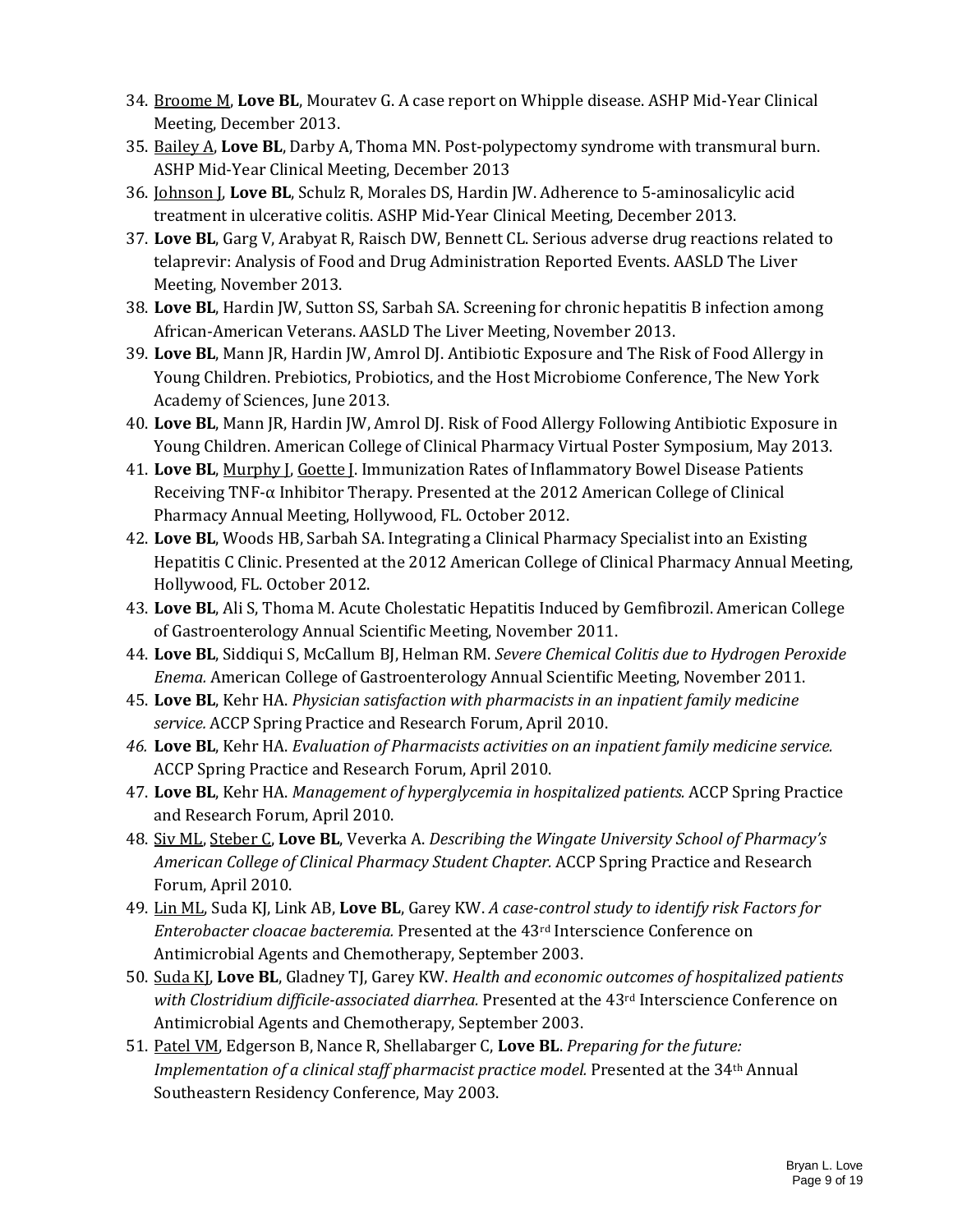- 52. Lin ML, Suda KJ, Link AB, **Love BL**. *Risk factors for Enterobacter cloacae bacteremia.* Presented at the 34th Annual Southeastern Residency Conference, May 2003.
- 53. Bennette NM, ElSabawy M, Neglia R, Acerson O, **Love BL**. *Evaluation of oxandrolone in chronic wound healing.* Presented at the 34th Annual Southeastern Residency Conference, May 2003.
- 54. Lee J, Shellabarger C, Manguso AH, **Love BL**. *Renal dosage adjustment program.* Presented at the 34th Annual Southeastern Residency Conference, May 2003.
- 55. Alimardani SS, Finks SF, **Love BL**, Suda KJ. *BNP levels and their influence on admission rates, discharge planning, and prescribing patterns of nesiritide in patients with heart failure.* Presented at the 34th Annual Southeastern Residency Conference, May 2003.
- 56. McBayne TO, Neglia M, Suda KJ, **Love BL**. *Strategies to optimize utilization of enoxaparin 40mg daily for DVT prophylaxis.* Presented at the 34th Annual Southeastern Residency Conference, May 2003.
- 57. Lee J, **Love BL**, Edgerson B. *Implementation of a preferred colony stimulating factor.* Presented at American Society of Health System 34th Annual Midyear Clinical Meeting, December 2002.
- 58. Kuth J, **Love BL**. *Antibiotic IV to PO conversions aided by personal data assistant technology.* Presented at the 33rd Annual Southeastern Residency Conference, April 2002.
- 59. Bivens AL, Windisch PA, **Love BL**. *Medication utilization evaluation of 5-HT3 receptor antagonist use in chemotherapy induced nausea and vomiting.* Presented at the American Society of Health System 32nd Annual Midyear Clinical Meeting, December 2000.
- 60. Hall R, **Love BL**, Coval K. *Multi-Hospital Evaluation of Linezolid & Quinupristin/Dalfopristin Use.* Presented at the Thirty-first Annual Southeast Residency Conference, April 2000.
- 61. James L, Kuhl DA, **Love BL**. *Improving Heparin Therapy Through A Collaborative Performance Initiative.* Presented at the 30<sup>th</sup> Annual Southeast Residency Conference, April 1999.
- 62. **Love BL**, Yurkowski P. *An Evaluation of Initial Anticoagulation Using Heparin. Presented* at the Great Lakes Residency Conference. Chicago, Illinois. April 1998.

### **INVITED PRESENTATIONS**

- *1. Viral Hepatitis Infections.* Infectious Diseases Pharmacy Preparatory Review Course. ACCP Updates in Therapeutics, Jacksonville, FL, April 2018.
- *2. Gut-Check: Inflammatory Bowel Disease. Part of ACCP's Clinical Reasoning Series.* ACCP Annual Meeting, October 2017.
- *3. Gut-Check: Irritable Bowel Syndrome. Part of ACCP's Clinical Reasoning Series.* ACCP Annual Meeting, October 2017.
- *4. Hepatitis B Virus Infection: A Review of Reactivation Hepatitis and Current/Future Antiviral Treatment.* The 2017 South Carolina HIV, STD and Viral Hepatitis Conference, October 2017.
- *5. Implementing HCV Resistance Testing into Patient Management.* The 2017 South Carolina HIV, STD and Viral Hepatitis Conference, October 2017.
- *6. Inflammatory Bowel Disease: Pharmacotherapy Update.* Acurity, Inc., New York, NY, September 2017.
- *7. Overview of Stata.* University of Mississippi College of Pharmacy, Oxford, MS, September 2017.
- *8. Experiences with a Mid-Career Change from Clinical to Research Focus.* University of Mississippi College of Pharmacy, Oxford, MS, September 2017.
- *9. Beyond the Conventional: Current and Emerging Therapies for Inflammatory Bowel Disease.*  Asembia 2017, Las Vegas, Nevada, May 2017.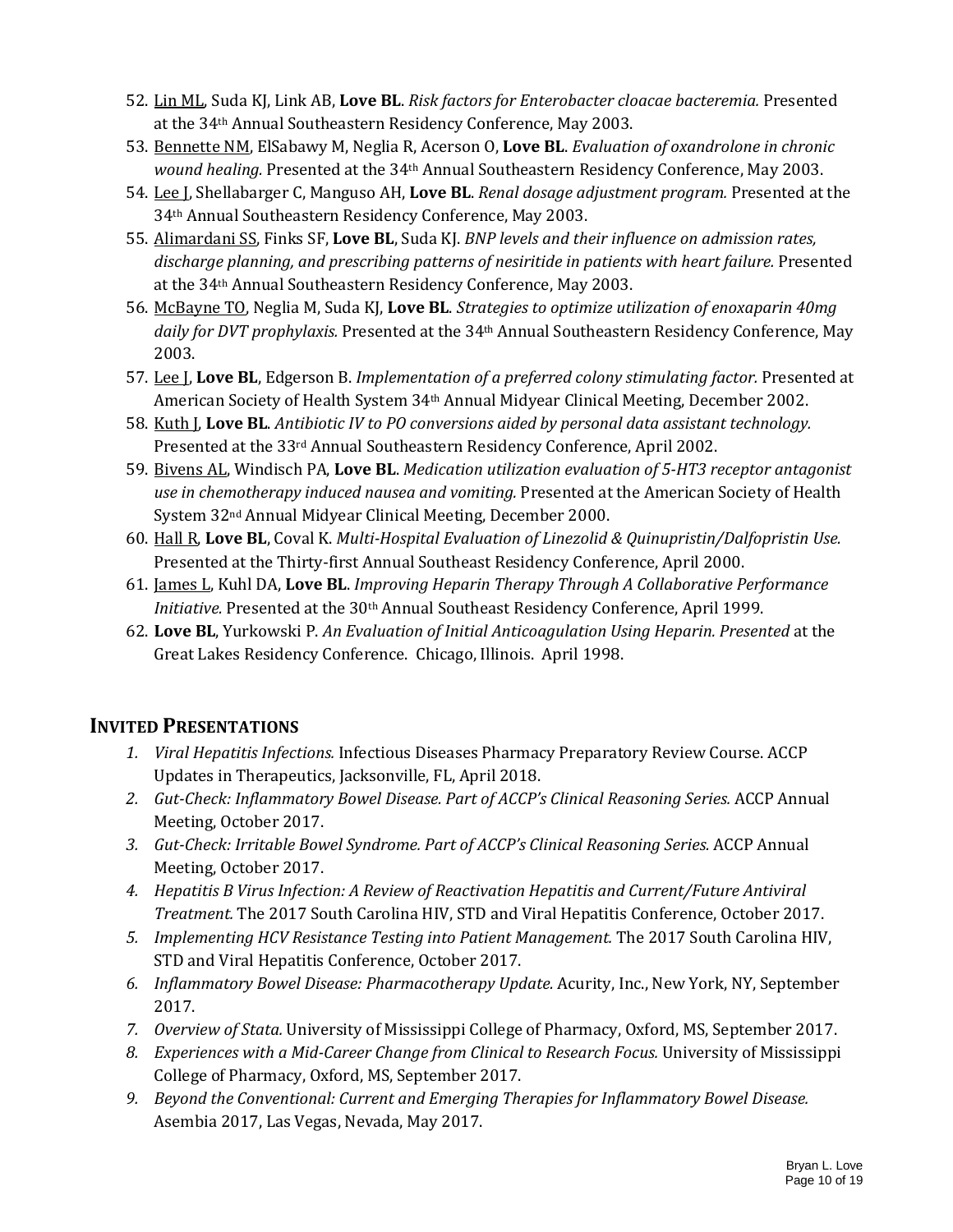- *10. Novel Hepatitis C Therapies: Evaluating the Cost of Cure.* South Carolina Society of Health-System Pharmacists Annual Meeting, Hilton Head, SC, March 2017.
- *11. Antibiotic Prescription and Food Allergy in Young Children.* Presbyterian College, School of Pharmacy, Clinton, SC, November 2016.
- 12. A New Era of Treatment for Hepatitis C: A Primer for Pharmacists, Smith Drug Continuing Education Conference, Savannah, GA, July 2015.
- *13. Updates in Infectious Diseases – 2015,* Evidence-Based Drug Therapy Update, Charleston, SC, May 2015.
- *14. Therapeutic Management of Adverse Drug Events and Drug-Drug Interactions in Hepatitis C Infection.* ACCP Annual Meeting, October 2014.
- 15. *Evidence-Based Drug Therapy: Treatment of Chronic Hepatitis C in 2014*, Evidence-Based Drug Therapy Update, Charleston, SC, May 2014
- *16. Serious adverse drug reactions related to boceprevir: Analysis of Food and Drug Administration Reported Events.* Presented to ~3500 hepatology providers at The Liver Meeting, November 2013.
- 17. *Antibiotic Exposure and Odds of Food Allergy in Young Children.* American College of Clinical Pharmacy Annual Meeting, October 2013.
- *18. ABC's of Crohn's Disease* (ACPE# 0171-0000-13-044-L01-P), South Carolina Pharmacy Association Annual Meeting, Hilton Head, SC, June 2013.
- 19. *Evidence-Based Drug Therapy: Treatment of Chronic Hepatitis C in 2013*, Evidence-Based Drug Therapy Update, Charleston, SC, May 2013
- *20. Management of Hepatitis C: A Primer for Pharmacists* (ACPE # 0062-9999-12-006-L01-P), WJB Dorn VAMC Pharmacy Grand Rounds, Columbia, SC, January 2012.
- 21. *Managing Hepatitis C to Maximize Patient Outcomes* (ACPE# 0171‐0000‐11‐100‐L01‐P), South Carolina Pharmacy Association CE Escape, Hilton Head, SC, December 2011.
- *22. Stepwise Approach to Antimicrobial Selection.* Presented to pharmacy students, medical residents, and physicians. February 2010.
- 23. *Forming and Sustaining Informal Student Chapters Without Regional Chapter Involvement*. Presented to Pharmacists at ACCP Annual meeting in Anaheim, CA; October 2009.
- *24. Bacterial Vaccines for Splenectomized Patients.* Presented to pharmacy students, medical residents, and physicians. October 2009.
- *25. Atrial Fibrillation: Rate versus Rhythm Control.*Presented to pharmacy students, medical residents, and physicians. August 2009.
- *26. Top 10 Drug Interactions in Family Medicine.* Presented to pharmacy students, medical residents, and physicians. July 2009.
- 27. *Award for Excellence in Assessment: Developing an Annual Skills Mastery Assessment Exam.* Presented along with Greg Alston at AACP Annual Meeting in Boston, MA; July 2009.
- 28. *Bugs and Drugs: Principles of Antimicrobial Therapy.* Presented to pharmacy students, medical residents, and physicians. July 2009.
- 29. *An Update in Pharmacotherapy: Diabetes Mellitus* (ACPE). Presented to Pharmacists at Wingate University School of Pharmacy Annual Golf Tournament in Charlotte, NC; April 2009
- *30. Pharmacotherapy Issues in the Management of COPD.* Presented to pharmacy students, medical residents, and physicians. January 2009.
- *31. ICU Sedation and Dexmedetomidine (Precedex).* Presented to pharmacy students, medical residents, and physicians. January 2009.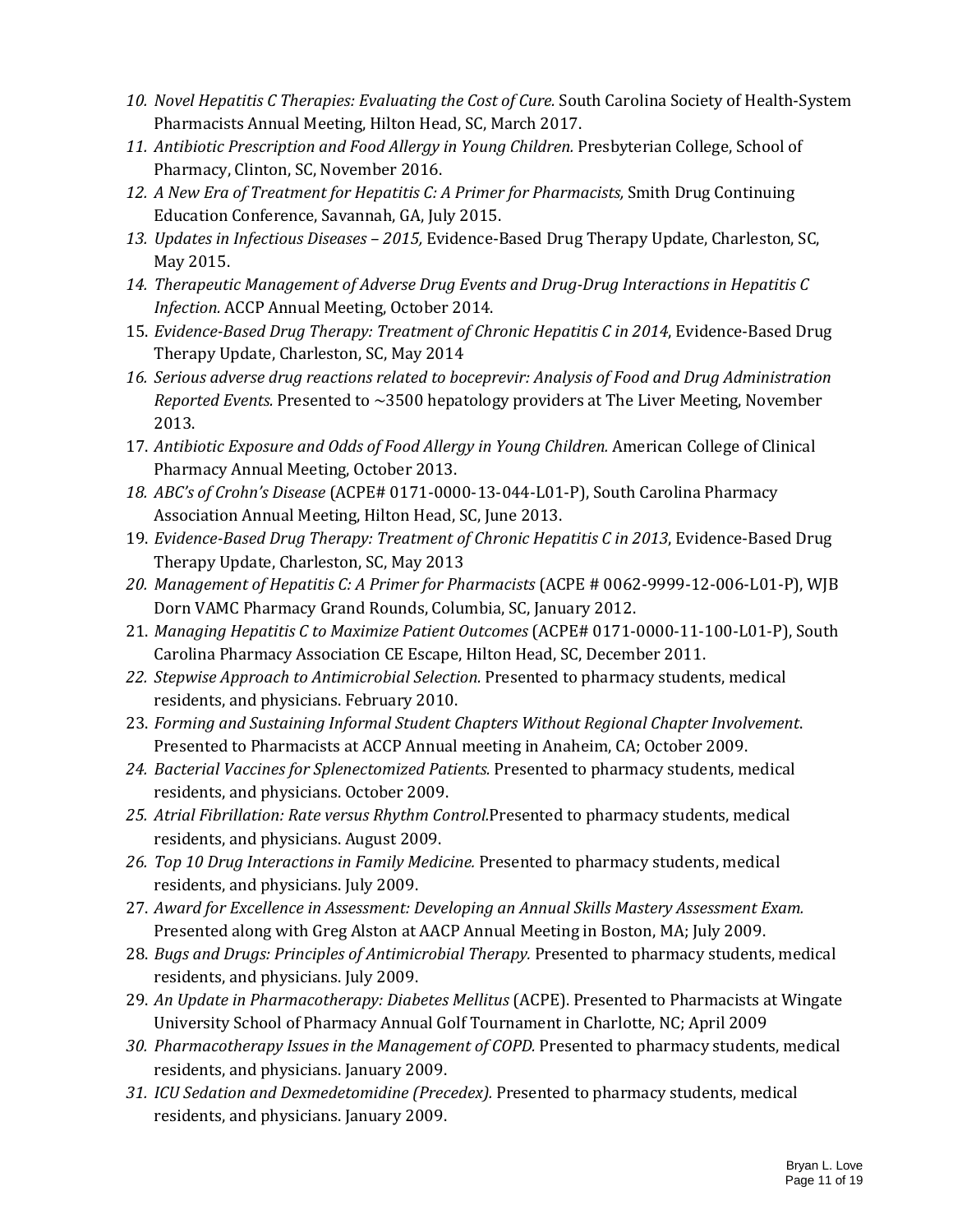- *32. Pharmacotherapy for Heart Failure.* Presented to pharmacy students, medical residents, and physicians. November 2008.
- *33. Management of Hyperglycemia in Hospitalized Patients.* Presented to pharmacy students, medical residents, and physicians. October 2008.
- *34. Updates in Skin and Soft-Tissue Infections: Community-Acquired MRSA (ACPE).* Presented to Pharmacists. Charlotte, NC April 2008
- *35. Vasopressors & Inotropes: A Primer.* Presented to pharmacy students, medical residents, and physicians. March 2008.
- *36. Clinical Controversies in Pharmacotherapy: Dual Antiplatelet Therapy (ACPE).* Presented to pharmacists at the Mountain AHEC in Asheville, NC on May 2007.
- 37. Vancomycin-Resistant Enterococcus. Presented to pharmacists at Methodist North Hospital, Memphis, TN. March 2004.
- *38. Clostridium Difficille Associated Disease (CDAD).* Presented to residents at UT Family Medicine Residency, Memphis, TN. April 2004.
- *39. CDC Campaign to Prevent Antimicrobial Resistance (ACPE).* Presented to pharmacists. Baptist Memorial Hospital for Women. October 2003.
- *40. Bioterrorism: Review of Potential Pathogens.* Presented to pharmacists at Baptist Memorial Hospital-Memphis teleconferenced to other hospitals. December 2001.
- *41. An Evaluation of Initial Anticoagulation Using Heparin.* Presented to pharmacists. Great Lakes Residency Conference. Chicago, Illinois. April 1998.
- *42. Current Treatment Strategies for Heparin-Induced Thrombocytopenia.* Presented to Pharmacy staff. The University Hospital, Cincinnati, Ohio. February 1998.
- 43. *1997 National Asthma Education and Prevention Program Treatment Guidelines.* Presented to Pharmacy staff. The University Hospital, Cincinnati, Ohio. October 1997.
- *44. Integrating Pharmacy Services into an Integrated Health System: Current Sites & Future Plans.*  Presented to pharmacy residents, residency preceptors, and program directors. Summer Residency Conference, Madison, Wisconsin. August 1997.

### **GRANTS AND CONTRACTS RECEIVED**

### **ACTIVE SUPPORT:**

| 09/30/2017- | CDC 5U19DD12001218 McDermott (PI)                                                        | \$14,765,936 | 1.38 months |
|-------------|------------------------------------------------------------------------------------------|--------------|-------------|
| 9/29/2022   | Coordinating Center for Research to Promote the Health of Children with Birth Defects    |              |             |
|             | and People with Developmental and Other Disabilities                                     |              |             |
|             | Sub-project: Utilization of Hospital Services for Opioid Users with Disabilities, using  |              |             |
|             | Population-based nationally representative data                                          |              |             |
|             | The goal of the project is to describe the opioid prescription filling experience for    |              |             |
|             | people with a range of disabilities, and to characterize their use of inpatient hospital |              |             |
|             | and Emergency Department (ED) services during a two-year period.                         |              |             |
|             |                                                                                          |              |             |
| 04/01/2018- | ACS IRG-17-179-04 Bennett (PI)                                                           | \$270,000    | 1.20 months |
| 03/30/2019  | Supporting Outstanding Academic Research Seed Grants at USC (SOAR USC)                   |              |             |
|             | Subaward: Hepatitis B reactivation with anti-CD20 monoclonal antibodies                  |              |             |
|             | 11150-KA28 Love BL (PI), \$30,000 (total)                                                |              |             |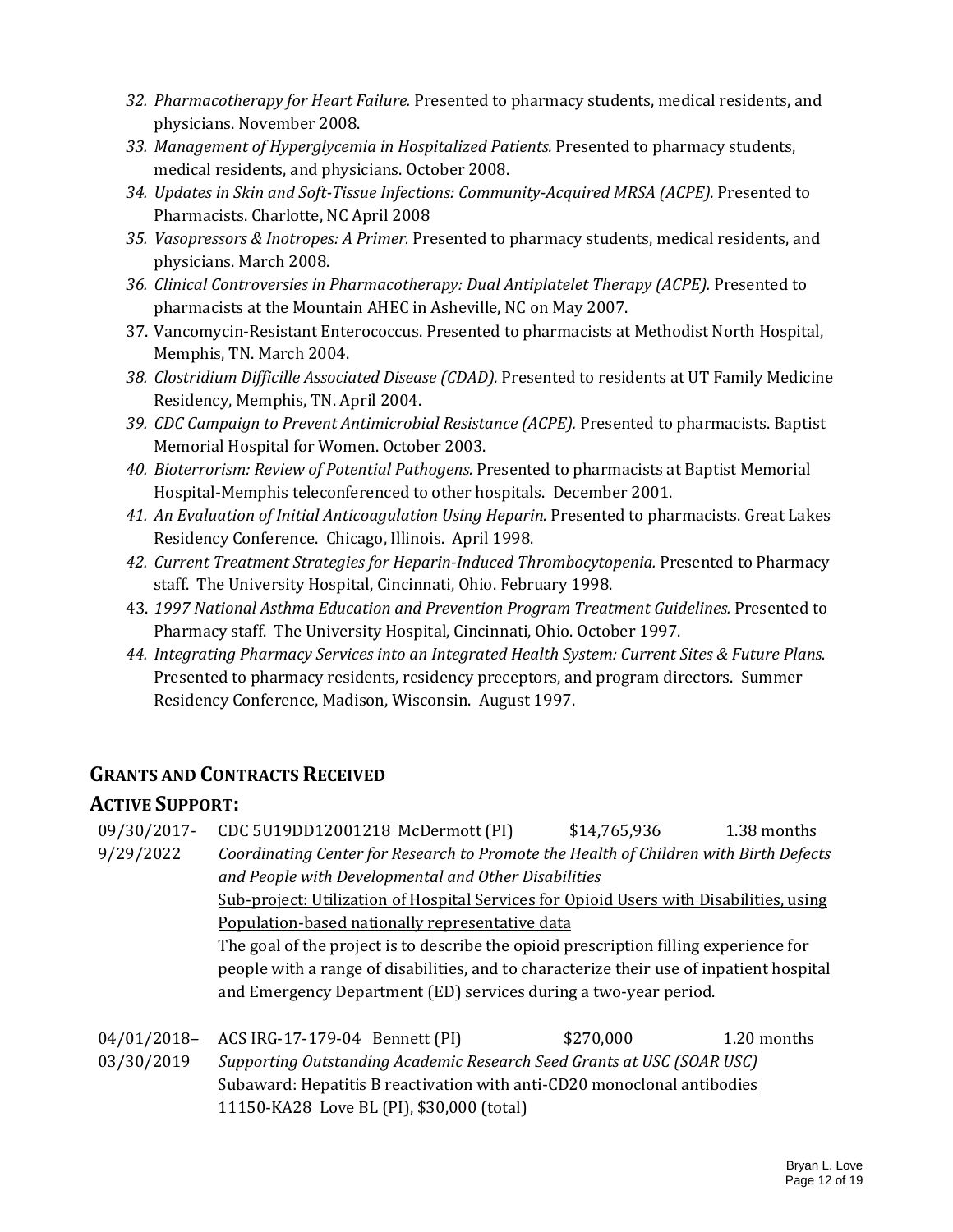The goal of this project is to investigate trends in screening for hepatitis B reactivation prior to administration of high-risk medications among US veterans.

- 07/01/2017- 06/30/2018 SCHTI/MUSC 18190 K102 (HCV) Ahuja (PI) \$222,500 0.90 months *South Carolina Hepatitis C Telehealth Initiative* South Carolina Telehealth Alliance/Medical University of South Carolina The South Carolina Hepatitis C Telehealth Initiative (SCHTI) is designed to provide Infectious Diseases consultation to rural providers caring for HCV infected individuals across the Southeast. SCHTI is an interdisciplinary collaboration incorporating physicians, pharmacists, nurses and case managers from USC, MUSC and Vanderbilt University.
- 06/15/2018- 06/14/2019 CCFA 11150-KA29 Brown/Love (PIs)  $$2,500$  0.60 months *Influenza Vaccination and Health Outcomes in Pediatric Patients with Inflammatory Bowel Disease in South Carolina* The goal of the project is to assess changes in influenza vaccination patterns and influenza-related hospitalizations or emergency room visits among children with IBD using administrative claims data.

### **PAST SUPPORT:**

| 2018      | Perception of Social Media by Healthcare Professionals, Co-I: Love BL, 01/01/2018-     |
|-----------|----------------------------------------------------------------------------------------|
|           | 12/31/2018, \$3000 (total).                                                            |
| 2017      | Univeristy of South Carolina mini-Magellan Undergraduate Award, What is the            |
|           | association between antioxidants, Vitamin C and E, and Non-Alcoholic Fatty Liver       |
|           | Disease fibrosis scores in patients participating in the 2013-2014 National Health     |
|           | and Nutrition Examination Survey (NHANES)?, Co-PI: Love BL, 04/01/2017 -               |
|           | 03/31/2018, \$750 (total)                                                              |
| 2017-2018 | Rural Health, ICARED. A rural health initiative: Improving access to clinical services |
|           | in rural areas, increasing training opportunities, and continuing medical education in |
|           | underserved areas. Funded, \$200,000. Sutton SS, Bookstaver PB, Love BL. (Co-          |
|           | Investigator [7.5% effort] within College of Pharmacy, subcontract of the University   |
|           | of South Carolina Columbia School of Medicine grant, contact William D. Anderson       |
|           | III, M.D.; Associate Dean for Clinical Affairs and Chief Medical Officer).             |
| 2017      | Univeristy of South Carolina Magellan Undergraduate Award, Association Between         |
|           | Long-Term Proton Pump Inhibitor Use and Hypocalcemia, Co-PI: Love BL,                  |
|           | 01/01/2017 - 12/31/2017, \$3000 (total)                                                |
| 2016-2017 | South Carolina Telehealth Alliance/Medical University of South Carolina, South         |
|           | Carolina Hepatitis C Telehealth Initiative; 18190 K102 (HCV), Co-I: Love BL (5%),      |
|           | 07/01/2016-06/30/2017, \$222,502 (total).                                              |
| 2014-2016 | Univeristy of South Carolina Office of Research ASPIRE II, Risk of Food Allergy        |
|           | Following Antibiotic Exposure in Young Children, PI: Love BL, 05/01/2014-              |
|           | 08/31/2016, \$99,500 (total).                                                          |
|           |                                                                                        |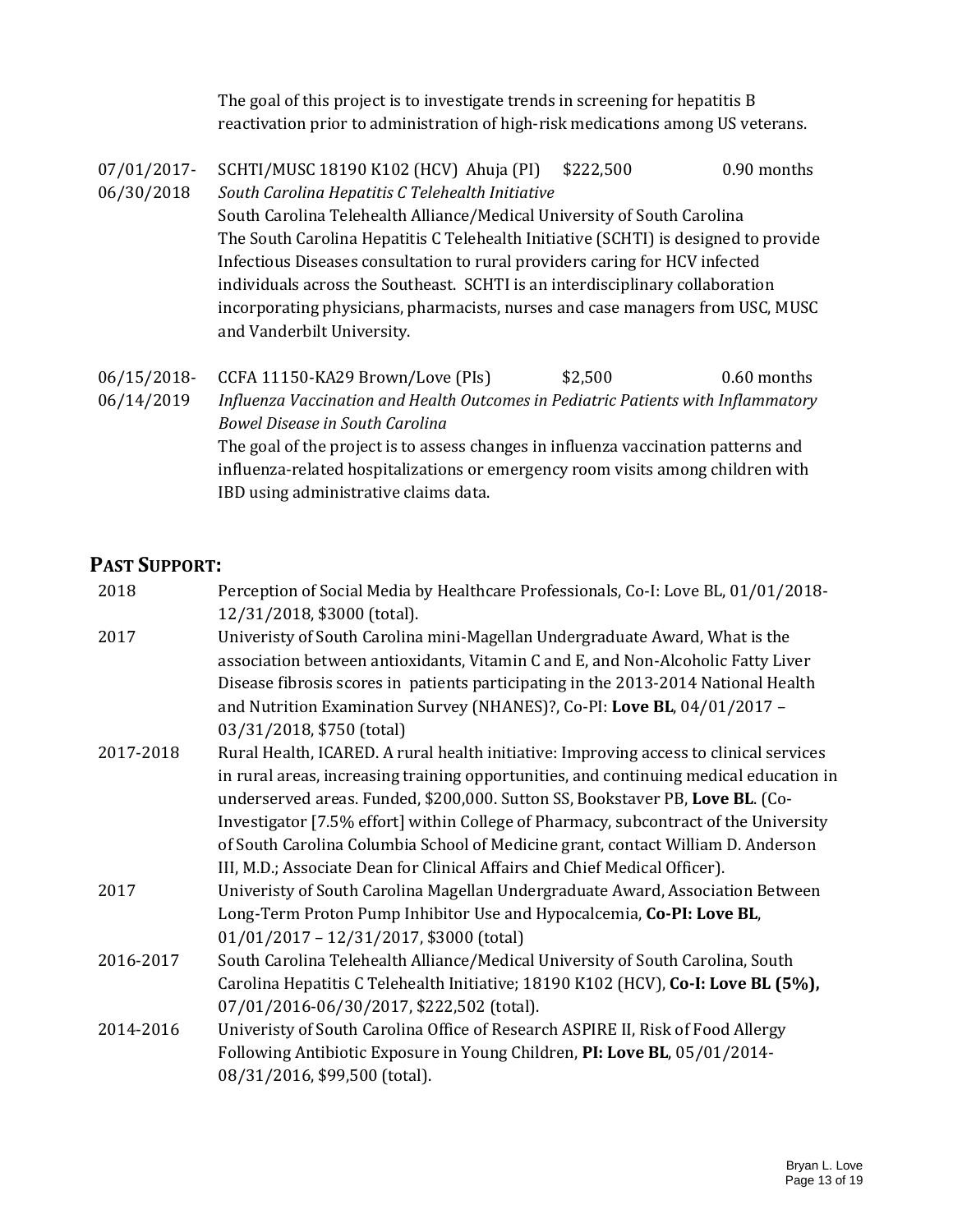| 2014-2015 | Univeristy of South Carolina Magellan Undergraduate Award, Clinical Characteristics<br>and Mortality of Hospitalized Patients with Spontaneous Bacterial Peritonitis, Co-PI: |
|-----------|------------------------------------------------------------------------------------------------------------------------------------------------------------------------------|
|           | Love BL, $05/2014 - 04/2015$ , \$2,000 (total).                                                                                                                              |
| 2014-2015 | Univeristy of South Carolina Magellan Undergraduate Award, Appropriateness of                                                                                                |
|           | Stress Ulcer Prophylaxis in Intensive Care Unit Patients, Co-I: Love BL, 05/01/2014                                                                                          |
|           | $-04/30/2015$ , \$2000 (total)                                                                                                                                               |
| 2012-2013 | Health Resources and Services Administration, Antibiotics Received in the First Year                                                                                         |
|           | of Live and Odds of Food Allergy in Children, PI: Love BL, 04/01/2012 -                                                                                                      |
|           | 09/30/2013, \$94,934 (total)                                                                                                                                                 |
| 2011-2013 | University of South Carolina Clinical Incentive Grant, Adherence and Persistence to                                                                                          |
|           | 5-ASA Treatment in Ulcerative Colitis, PI: Love BL, $04/01/2011 - 03/30/2013$ ,                                                                                              |
|           | \$14,680 (total)                                                                                                                                                             |
| 2011-2013 | Bristol-Myers Squibb Inc., Prevalence & Treatment Outcomes in African-American                                                                                               |
|           | Veterans with Chronic Hepatitis B Infection, PI: Love BL, 2011-2013, \$55,537 (total)                                                                                        |

## **PENDING SUPPORT:**

2019-2020 Veterans Health Administration: Health Services Research & Development, Predictors of Opioid Use Among Veterans with Inflammatory Bowel Disease, **PI: Love BL**, 07/01/2019 – 06/30/2020, \$100,000 (total)

# **UNFUNDED GRANTS:**

| 2018-2019 | Health Resources and Services Administration, Association of Acid Suppressive         |
|-----------|---------------------------------------------------------------------------------------|
|           | Medications with Intellectual Disability and Scholastic Performance, PI: Love BL,     |
|           | 07/01/2018-06/30/2019, \$99,999 (total).                                              |
| 2019-2020 | Veterans Health Administration: Health Services Research & Development,               |
|           | Biosimilar Filgrastim: Utilization trends and interchangeability, PIs: Love BL and    |
|           | Bennett CL, 07/01/2019 - 06/30/2020, \$672,962 (total)                                |
| 2018-2023 | National Institutes of Health, Southern Oncology Network on Adverse Reactions 2       |
|           | (SONAR 2) - Focus on Biologics, PI: Bennett CB; Co-I: Love BL (10% effort),           |
|           | $07/01/2018 - 06/30/2023.$                                                            |
| 2017-2018 | Shire Global Medical Affairs. Analysis of Hospitalizations and Emergency Department   |
|           | Visits due to Post-Surgical Malabsorptive Syndrome. PI: Love BL. 09/2017-08/2018,     |
|           | \$43,427 (total)                                                                      |
| 2017-2018 | Shire Global Medical Affairs, Adherence and Persistence to 5-Aminosalicylic Acid      |
|           | Treatment in Ulcerative Colitis, PI: Love BL, 05/01/2017 - 12/31/2018, \$45,125       |
|           | (total)                                                                               |
| 2017-2018 | Valeant (Salix) Pharmaceuticals International, Inc. Comparison of Treatment           |
|           | Outcomes of 5-ASA in Quiescent Ulcerative Colitis, PI: Love BL, 04/01/2017-           |
|           | 01/31/2018, \$38,000 (total)                                                          |
| 2017-2018 | National Institutes of Health, National Institute of Allergy and Infectious Diseases, |
|           | Analysis of Emergency Department Visits and Hospitalizations for Food-Induced         |
|           | Anaphylaxis, PI: Love BL, 04/01/2017-03/31/2019, \$146,500 (total)                    |
| 2017-2018 | Hematology/Oncology Pharmacy Association Foundation, Evaluation of Adherence          |
|           | to Hepatitis B Virus Screening Recommendations Prior to Immunosuppressive             |
|           | Chemotherapy, Co-I: Love BL, 01/01/2017 - 01/01/2018, \$45,270 (total)                |
|           |                                                                                       |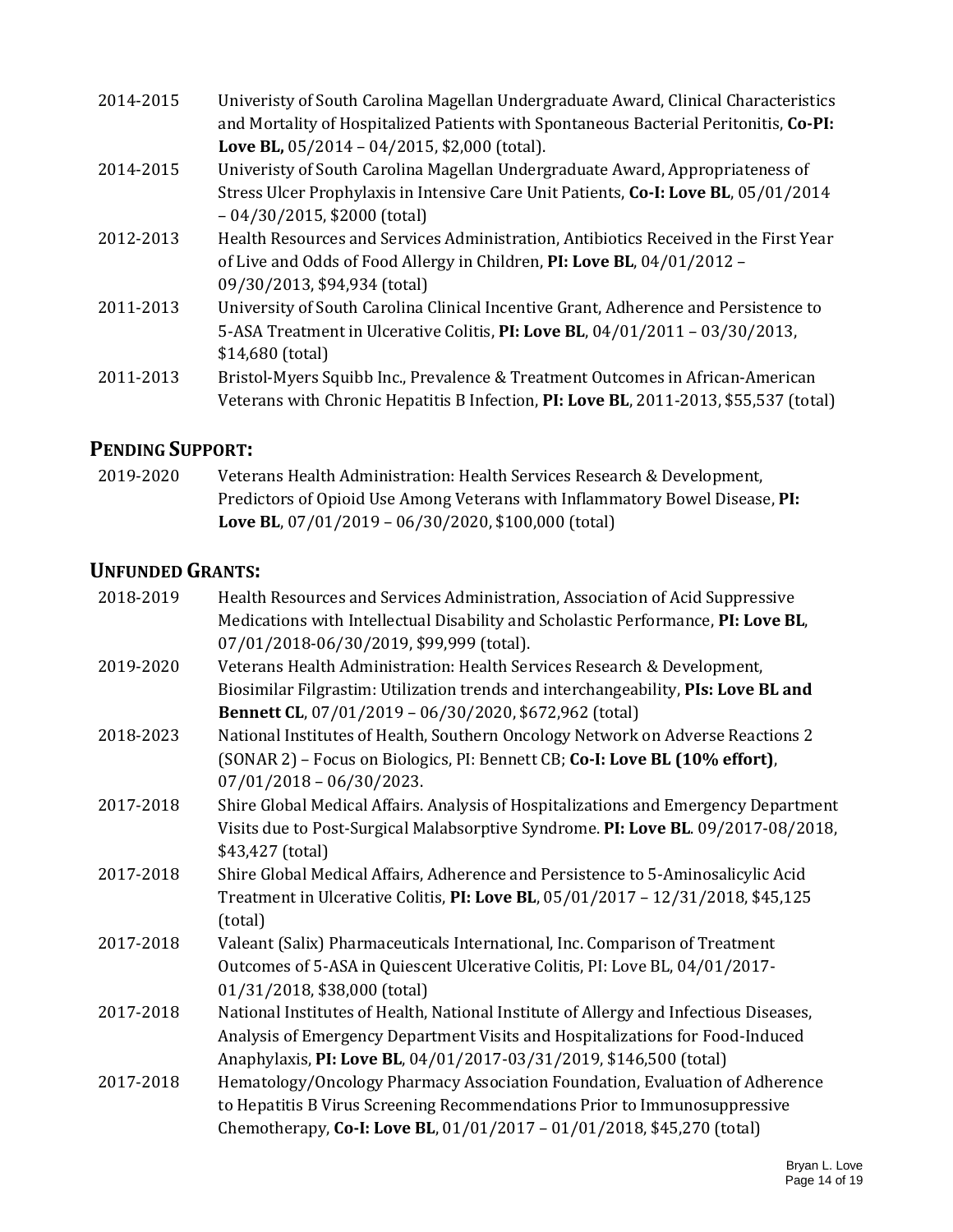#### **PROFESSIONAL SERVICE**

#### **GRANT APPLICATION REVIEWS**

- 2017 Ad hoc member, NIH HSOD Scientific Review Panel, 09/25 09/26, Chicago, IL.
- 2015 Member, Advanced Support for Innovative Research Excellence II Grant Review Committee, University of South Carolina
- 2012 Member, Clinical Incentive Grant Committee, University of South Carolina

### **JOURNAL EDITOR/MANUSCRIPT REVIEWS**

Ad Hoc Manuscript Reviewer:

*Disability and Health Journal American Journal of Gastroenterology Annals of Pharmacotherapy Clinical Medicine Insights: Case Reports Clinical Medicine Insights: Gastroenterology Clinical Medicine Reviews in Therapeutics Pharmacotherapy Clinical Therapeutics American Journal of Health-Systems Pharmacy* Editorial Review Board: *World Journal of Gastroenterology, 2016-Present*

### **ABSTRACT REVIEWS**

| 2018 | American College of Clinical Pharmacy Virtual Poster Symposium      |
|------|---------------------------------------------------------------------|
| 2017 | American College of Clinical Pharmacy Annual Meeting                |
| 2017 | American College of Clinical Pharmacy Virtual Poster Symposium      |
| 2011 | South Carolina Society of Health-Systems Pharmacists Annual Meeting |

### **EXTRAMURAL ACTIVITIES**

| 2019      | Reviewer, Hepatitis C Virus Management in the Post-Pipeline Era, Pharmacotherapy<br>Self-Assessment Program, American College of Clinical Pharmacy                                                          |
|-----------|-------------------------------------------------------------------------------------------------------------------------------------------------------------------------------------------------------------|
| 2017-2018 | Member, American College of Clinical Pharmacy Credentials: Membership Committee                                                                                                                             |
| 2016-2017 | American College of Clinical Pharmacy Pharmacotherapy Recertification Program<br><b>Standard Setting Panel</b>                                                                                              |
| 2016      | Reviewer, Hepatitis C: The Newest Strategies for Management and Treatment, 2016<br>From Theory to Practice: Clinical Reasoning Series in Ambulatory Care Pharmacy,<br>American College of Clinical Pharmacy |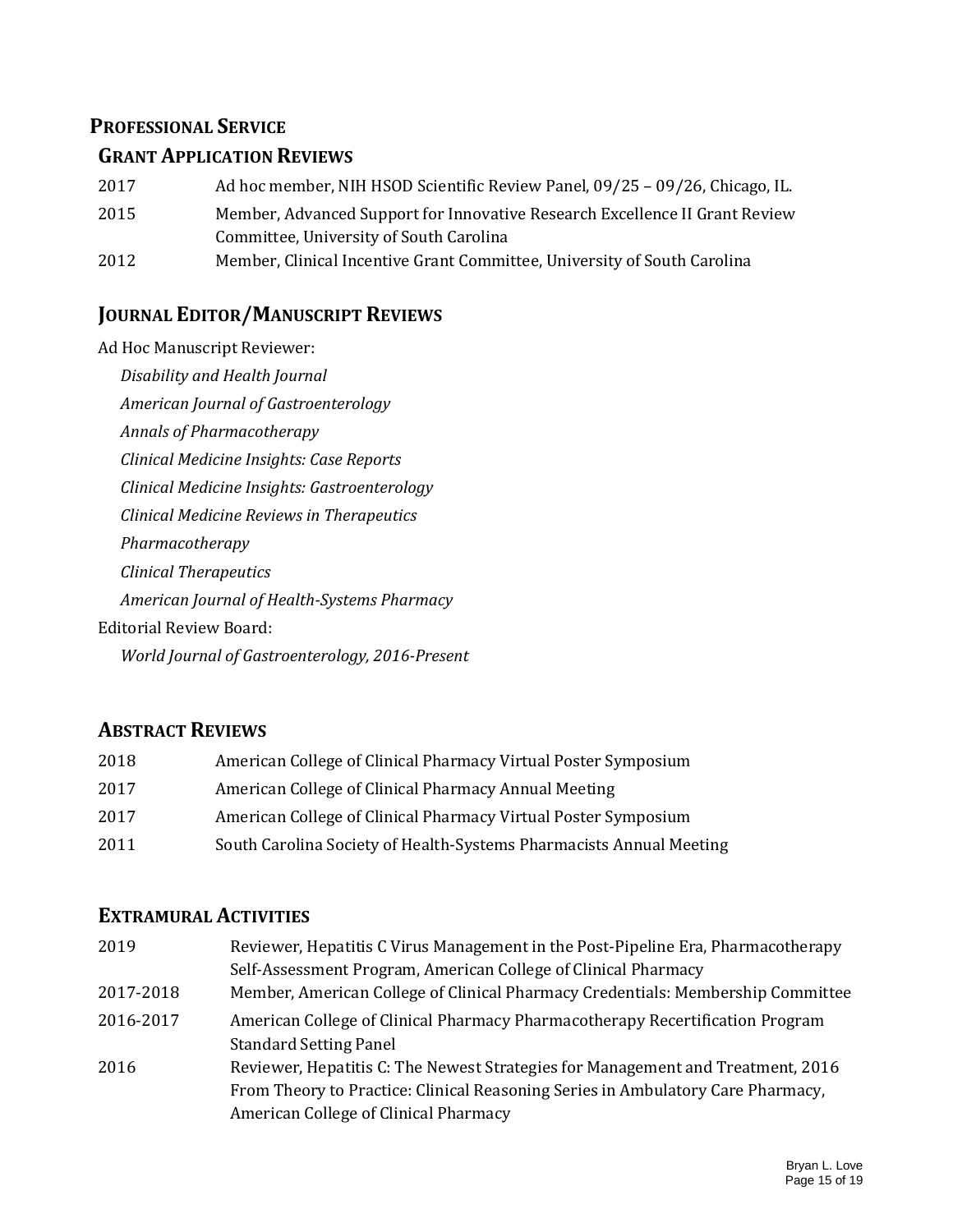| 2016         | Pharmacotherapy Mock Exam question Writer, American College of Clinical<br>Pharmacy                                                                                                    |
|--------------|----------------------------------------------------------------------------------------------------------------------------------------------------------------------------------------|
| 2015-2016    | Reviewer, Peptic Ulcer Disease chapter, Pharmacotherapy Self-Assessment Program,<br>American College of Clinical Pharmacy                                                              |
| 2015-2016    | Student/Resident CV Reviewer, American College of Clinical Pharmacy                                                                                                                    |
| 2014         | Reviewer, Gastrointestinal Disorders, Updates in Therapeutics: The Ambulatory Care<br>Pharmacy Preparatory Review and Recertification Course, American College of<br>Clinical Pharmacy |
| 2013         | Reviewer, Gastrointestinal Disorders, Updates in Therapeutics: The Ambulatory Care<br>Pharmacy Preparatory Review and Recertification Course, American College of<br>Clinical Pharmacy |
| 2013-Present | Faculty Co-Advisor, American College of Clinical Pharmacy Student Chapter, Charter<br>faculty member                                                                                   |
| 2006-2010    | Faculty Co-Advisor, American College of Clinical Pharmacy Student Chapter, Wingate<br><b>University School of Pharmacy</b>                                                             |
| 2010         | Reviewer, Student/Resident Travel Awards, American College of Clinical Pharmacy                                                                                                        |
| 2009-2010    | Member, American College of Clinical Pharmacy Credentials: Membership Committee                                                                                                        |
| 2009         | Student/Resident CV Reviewer, American College of Clinical Pharmacy                                                                                                                    |
| 2009         | Peer review, Acute Coronary Syndrome, In: Sutton SS, editor. NAPLEX Review Guide.<br>New York: McGraw-Hill; 2010.                                                                      |
| 2008-2009    | Member, American College of Clinical Pharmacy, Adult Medicine Practice-based<br>Research Network Poster Review Committee                                                               |
| 2007-2008    | Member, Publications committee, Member                                                                                                                                                 |
| 2002-2003    | Educational Affairs committee, Member                                                                                                                                                  |

# **INTRAMURAL ACTIVITIES**

#### **University of South Carolina**

| 2019-Present | Senator, University of South Carolina Faculty Senate                                                       |
|--------------|------------------------------------------------------------------------------------------------------------|
| 2016-2018    | Chair, CPOS Outcomes Faculty Search Committee                                                              |
| 2014-Present | Member, Technology Committee                                                                               |
| 2017         | Member, Strategic Planning Committee, USC College of Pharmacy                                              |
| 2016-2017    | Member, Assessment Committee, USC College of Pharmacy                                                      |
| 2016         | Member, Associate Dean for Research Search Committee, USC College of Pharmacy                              |
| 2015-2017    | Vice-Chair, ACPE Self-Study Steering Committee, USC College of Pharmacy                                    |
| 2016         | Member, Recorded Lectures and Attendance Ad hoc Committee, USC College of<br>Pharmacy                      |
| 2015-2017    | Chair, ACPE Self-Study Human Resources Subcommittee, USC College of Pharmacy                               |
| 2015-2016    | Member, Department Chair Search Committee, Department of Clinical Pharmacy and<br><b>Outcomes Sciences</b> |
| 2014-Present | Member, Peer Evaluation Committee                                                                          |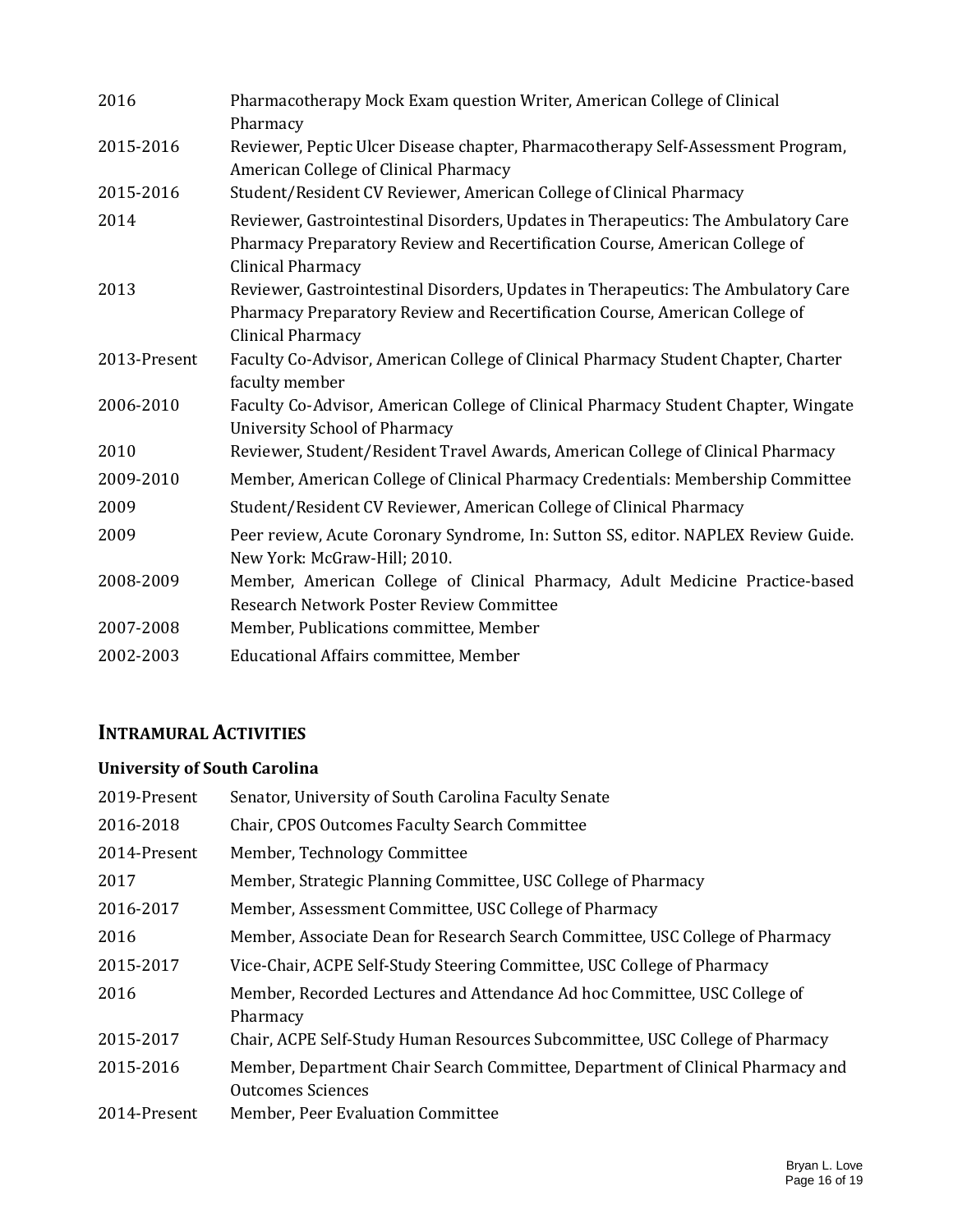| 2012-2014 | Member, Faculty Governance Committee |
|-----------|--------------------------------------|
| 2012-2014 | Member, Scholarship Committee        |
| 2010-2012 | Member, Assessment Committee         |

### **Wingate University**

| 2009-2010 | Member, Internal Medicine Faculty Search Committee |
|-----------|----------------------------------------------------|
| 2009-2010 | Member, Residency Advisory Committee               |
| 2009-2010 | Member, Faculty Affairs Committee                  |
| 2009-2010 | Member, Practice Experience Advisory Committee     |
| 2008-2010 | Member, Research Review Board                      |
| 2008-2009 | Member, Professionalization Committee              |
| 2006-2009 | Member, Outcomes Assessment Committee              |

# **DIDACTIC TEACHING EXPERIENCE**

| July 2010 - Present     | South Carolina College of Pharmacy                           |
|-------------------------|--------------------------------------------------------------|
|                         | Pharmacotherapy I – USC Campus Coordinator                   |
|                         | Pharmacotherapy II/IV - GI/Hepatology lectures               |
|                         | Pharmacotherapy Cases - Course Coordinator                   |
|                         | Clinical Applications - lecturer                             |
|                         | Clinical Assessment - lab facilitator                        |
| August 2006 - June 2010 | <b>Wingate University School of Pharmacy</b>                 |
|                         | Pharmacotherapy for Infectious Diseases - Course Coordinator |
|                         | Doctoral Candidate Seminar – Course Coordinator              |
|                         | Problem Based Learning                                       |
|                         | Clinical Laboratory Diagnosis and Monitoring                 |
|                         | AHA Basic Life Support Course                                |
| April 2001 – March 2005 | The University of Tennessee College of Pharmacy              |
|                         | Hematology/Oncology Therapeutics Module:                     |
|                         | Chemotherapy-Induced Nausea/Vomiting                         |
|                         | Oncologic Emergencies                                        |
| August 1999 – June 2002 | <b>Baptist College of Health Sciences</b>                    |
|                         | Pharmacology for Nursing & Allied Health                     |

# **EXPERIENTIAL TEACHING EXPERIENCE**

| May 2011 - June 2015     | Clinical Clerkship, GI/Hepatology        |
|--------------------------|------------------------------------------|
|                          | South Carolina College of Pharmacy and   |
|                          | WJB Dorn VAMC Pharmacy Residency Program |
| October 2006 - June 2010 | Clinical Clerkship, Internal Medicine    |
|                          | Basic Clinical Skills for Inpatient Care |
|                          | Wingate University School of Pharmacy    |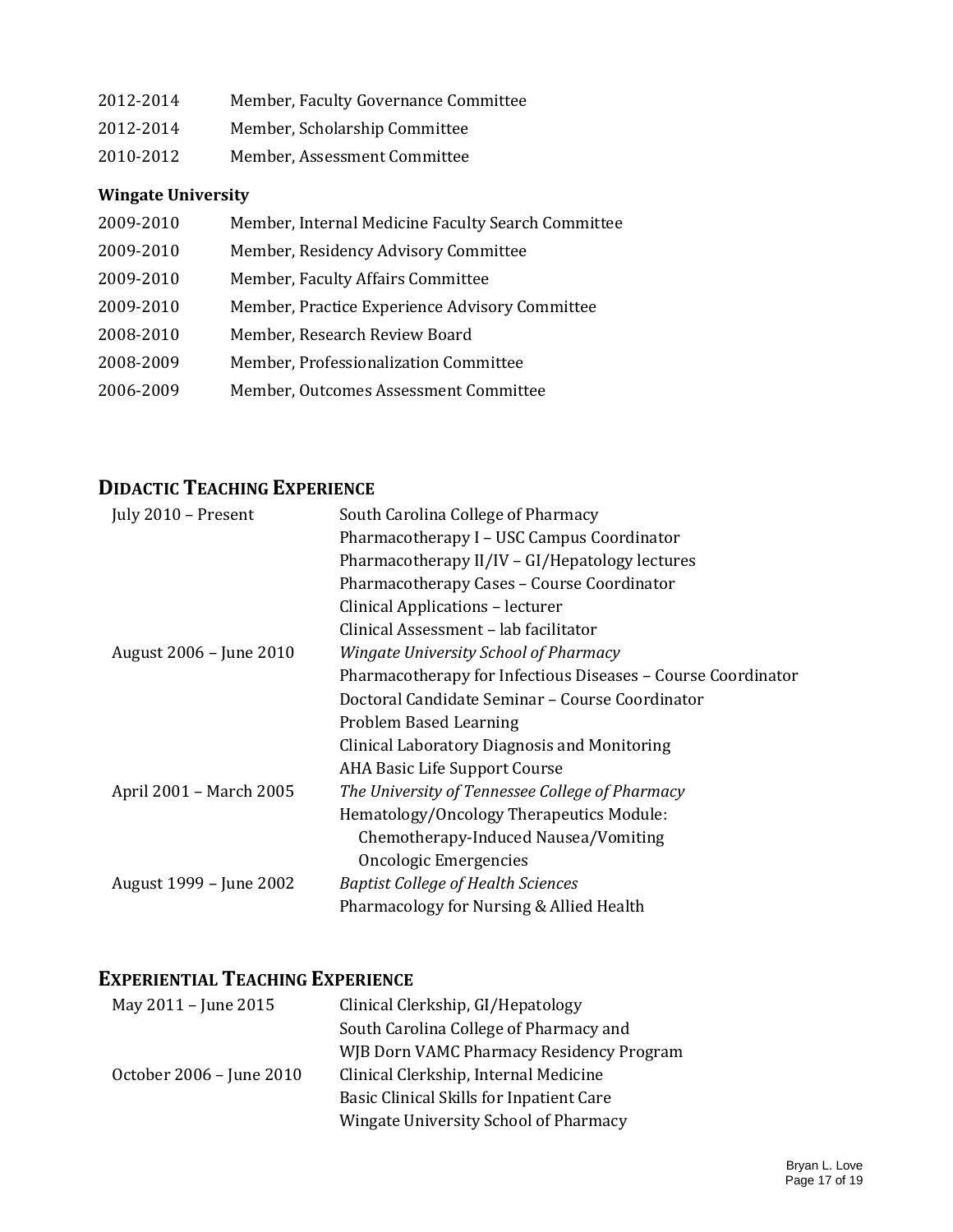| August 2000 – March 2005  | <b>Applied Therapeutics</b>                              |
|---------------------------|----------------------------------------------------------|
|                           | The University of Tennessee                              |
| February 1999–March 2005  | Clinical Clerkship, Internal Medicine                    |
|                           | The University of Tennessee                              |
| January 1999 – March 2005 | Clinical Clerkship, Internal Medicine                    |
|                           | The University of Mississippi                            |
| August 1998 – March 2005  | Internal Medicine/Infectious Disease                     |
|                           | Baptist Memorial Health Care Pharmacy Practice Residency |

# **COMMUNITY SERVICE**

| Relay for Life, American Cancer Society, University of South Carolina |
|-----------------------------------------------------------------------|
| Haiti Medical Mission Trip, First Presbyterian Church                 |
| "Brown Bag" Medication Review, Wingate University Heath Fair          |
| "Brown Bag" Medication Review, Levine Senior Center, Matthews, NC     |
| Day of Dance for Cardiovascular Health, Monroe, NC                    |
| Siler Presbyterian Church Health Fair, Wesley Chapel, NC              |
| Day of Dance for Cardiovascular Health, Monroe, NC                    |
| Alzheimer's Association Memory Walk, Rock Hill, SC                    |
| Day of Dance for Cardiovascular Health, Monroe, NC                    |
|                                                                       |

# **HONORS, AWARDS, AND ACHIEVEMENTS**

| May 2019         | Poster of Distinction, Digestive Disease Week                                   |
|------------------|---------------------------------------------------------------------------------|
| January 2014     | Featured Scholar, USC Office of Research                                        |
| November 2013    | Presidential Poster of Distinction, The Liver Meeting, American Association for |
|                  | the Study of Liver Diseases,                                                    |
| May 2013         | Best Poster Award, Virtual Poster Symposium, American College of Clinical       |
|                  | Pharmacy                                                                        |
| May 2013         | Excellence in Scholarship Award, Department of Clinical Pharmacy and            |
|                  | Outcomes Sciences, South Carolina College of Pharmacy, University of South      |
|                  | Carolina                                                                        |
| May 2010         | Faculty Preceptor of the Year, Wingate University School of Pharmacy            |
| <b>July 2009</b> | AACP Award for Excellence in Assessment, Awarded to Wingate University          |
|                  | <b>School of Pharmacy</b>                                                       |
| June 2009        | Ambulatory Teaching Award, Cabarrus Family Medicine Residency Program           |
| March - Sep 2005 | Appalachian Trail, Hiked from Springer Mt., GA to Mt. Katahdin, ME              |
|                  |                                                                                 |